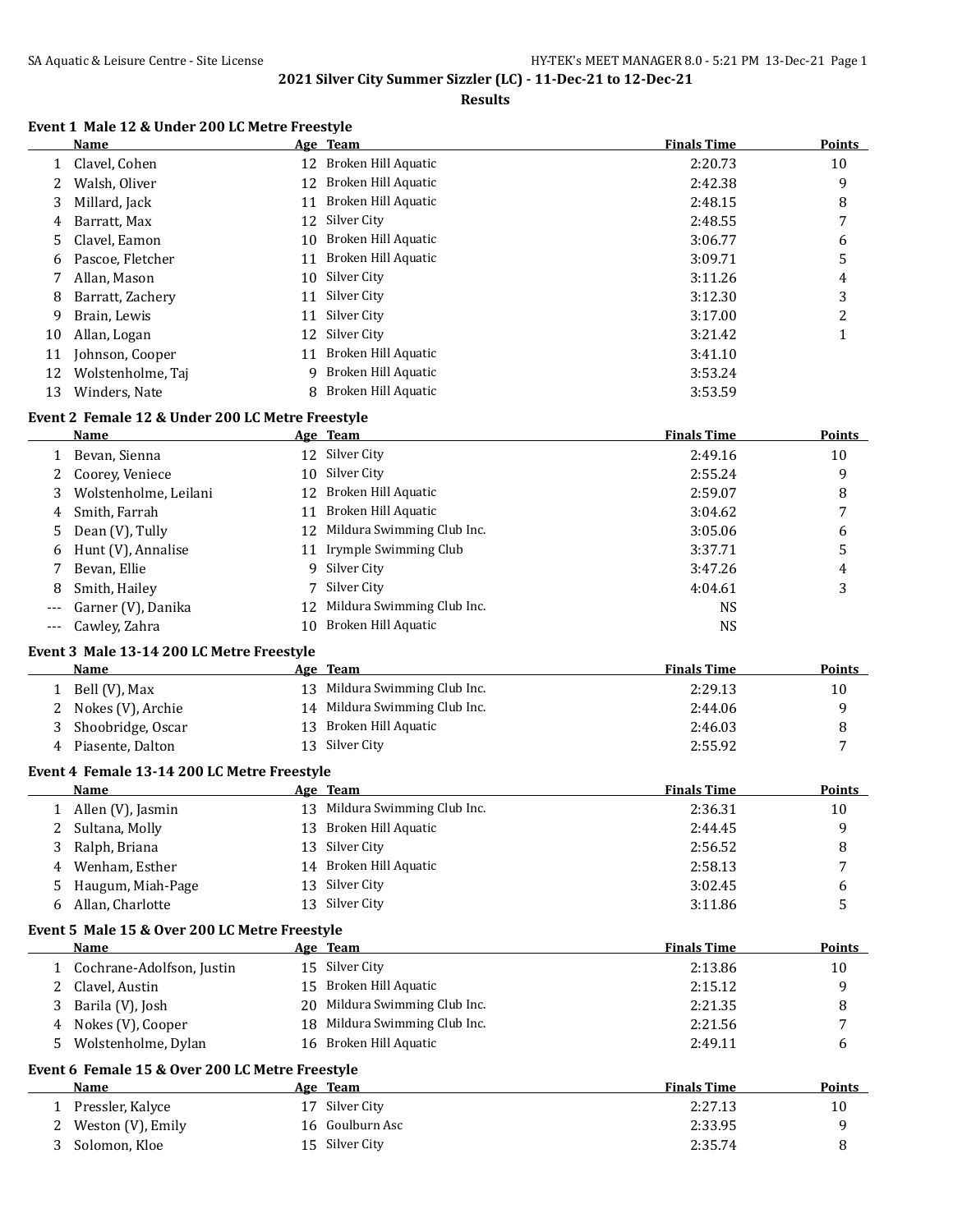**Results**

|        | Name                                                            |    | Age Team                   | <b>Finals Time</b> | <b>Points</b>  |
|--------|-----------------------------------------------------------------|----|----------------------------|--------------------|----------------|
|        | 4 Brain, Sophia                                                 |    | 16 Silver City             | 2:48.21            | 7              |
|        | Event 7 Male 7-8 50 LC Metre Butterfly                          |    |                            |                    |                |
|        | Name                                                            |    | Age Team                   | <b>Finals Time</b> | <b>Points</b>  |
| 1      | Anflous, Hamilton                                               |    | 8 Silver City              | 56.31              | 10             |
| 2      | Walsh, Harry                                                    |    | Broken Hill Aquatic        | 1:01.28            | 9              |
| 3      | Dall'Armi, Patrick                                              | 8  | Broken Hill Aquatic        | 1:05.87            | 8              |
| 4      | Johnson, Harrison                                               | 8  | <b>Broken Hill Aquatic</b> | 1:08.12            | 7              |
| 5      | Winders, Nate                                                   | 8  | <b>Broken Hill Aquatic</b> | 1:08.77            | 6              |
| 6      | Zammit-Harvey, Nash                                             | 8  | Broken Hill Aquatic        | 1:28.18            | 5              |
|        | Event 8 Female 6 & Under 50 LC Metre Butterfly (G6&U with G7-8) |    |                            |                    |                |
|        | Name                                                            |    | Age Team                   | <b>Finals Time</b> | <b>Points</b>  |
|        | 1 Allan, Maggie                                                 |    | 6 Silver City              | 1:08.02            | 10             |
|        | Event 8 Female 7-8 50 LC Metre Butterfly (G6&U with G7-8)       |    |                            |                    |                |
|        | Name                                                            |    | Age Team                   | <b>Finals Time</b> | Points         |
| 1      | Pearce, Willow                                                  |    | 7 Broken Hill Aquatic      | 1:01.24            | 10             |
| 2      | Harris, Alarni                                                  |    | Broken Hill Aquatic        | 1:04.02            | 9              |
| 3      | Smith, Hailey                                                   | 7  | Silver City                | 1:06.69            | 8              |
| 4      | McClaer (V), Niamh                                              | 8  | Mildura Swimming Club Inc. | 1:31.34            | 7              |
|        | Event 9 Male 9-10 50 LC Metre Butterfly                         |    |                            |                    |                |
|        | Name                                                            |    | Age Team                   | <b>Finals Time</b> | Points         |
| 1      | Allan, Mason                                                    |    | 10 Silver City             | 48.45              | 10             |
| 2      | Clavel, Eamon                                                   | 10 | Broken Hill Aquatic        | 49.68              | 9              |
| 3      | Garner (V), Riley                                               | 10 | Mildura Swimming Club Inc. | 56.51              | 8              |
| 4      | Wolstenholme, Taj                                               | 9  | Broken Hill Aquatic        | 1:02.64            | 7              |
| 5      | Callegher, Samuel                                               | 10 | Silver City                | 1:09.79            | 6              |
|        | Event 10 Female 9-10 50 LC Metre Butterfly                      |    |                            |                    |                |
|        | <b>Name</b>                                                     |    | Age Team                   | <b>Finals Time</b> | Points         |
| 1      | Cawley, Zahra                                                   |    | 10 Broken Hill Aquatic     | 39.94              | 10             |
| 2      | Coorey, Veniece                                                 | 10 | Silver City                | 39.99              | 9              |
| 3      | Shoobridge, Claudia                                             | 10 | Broken Hill Aquatic        | 51.15              | 8              |
| 4      | Harris, Syteva                                                  | 10 | Broken Hill Aquatic        | 55.31              | 7              |
| 5      | Victory, Willow                                                 | 9  | Broken Hill Aquatic        | 57.42              | 6              |
| 6      | Pearce, Bekiah                                                  |    | 10 Broken Hill Aquatic     | 57.86              | 5              |
| 7      | Coorey, Amani                                                   |    | 9 Silver City              | 1:01.03            | 4              |
| 8      | Rynne, Sienna                                                   | 10 | Silver City                | 1:01.57            | 3              |
| 9      | Bevan, Ellie                                                    | 9  | Silver City                | 1:02.13            | $\overline{c}$ |
| 10     | Victory, Mackenzie                                              | 10 | Broken Hill Aquatic        | 1:03.53            | $\mathbf{1}$   |
| 11     | Earle (V), Amber                                                | 10 | Irymple Swimming Club      | 1:09.05            |                |
| 12     | Gibson, Molly                                                   | 9  | Silver City                | 1:14.81            |                |
| 13     | Allan, Josie                                                    | 9  | Silver City                | 1:17.27            |                |
| 14     | McClaer (V), Freya                                              | 10 | Mildura Swimming Club Inc. | 1:28.27            |                |
|        |                                                                 |    |                            |                    |                |
|        | Event 11 Male 11-12 50 LC Metre Butterfly<br><b>Name</b>        |    | Age Team                   | <b>Finals Time</b> | <b>Points</b>  |
| 1      | Clavel, Cohen                                                   |    | 12 Broken Hill Aquatic     | 30.80              | 10             |
| 2      | Barratt, Max                                                    | 12 | Silver City                | 37.26              | 9              |
| 3      | Walsh, Oliver                                                   | 12 | Broken Hill Aquatic        | 37.77              |                |
|        | Millard, Jack                                                   | 11 | Broken Hill Aquatic        | 38.54              | 8<br>7         |
| 4<br>5 | Barratt, Zachery                                                |    | 11 Silver City             | 42.65              | 6              |
| 6      | Pascoe, Fletcher                                                | 11 | Broken Hill Aquatic        | 53.01              | 5              |
|        |                                                                 |    |                            |                    |                |
| 7      | Brain, Lewis                                                    |    | 11 Silver City             | 53.42              | 4              |

8 Allan, Logan 12 Silver City 54.61 54.61 3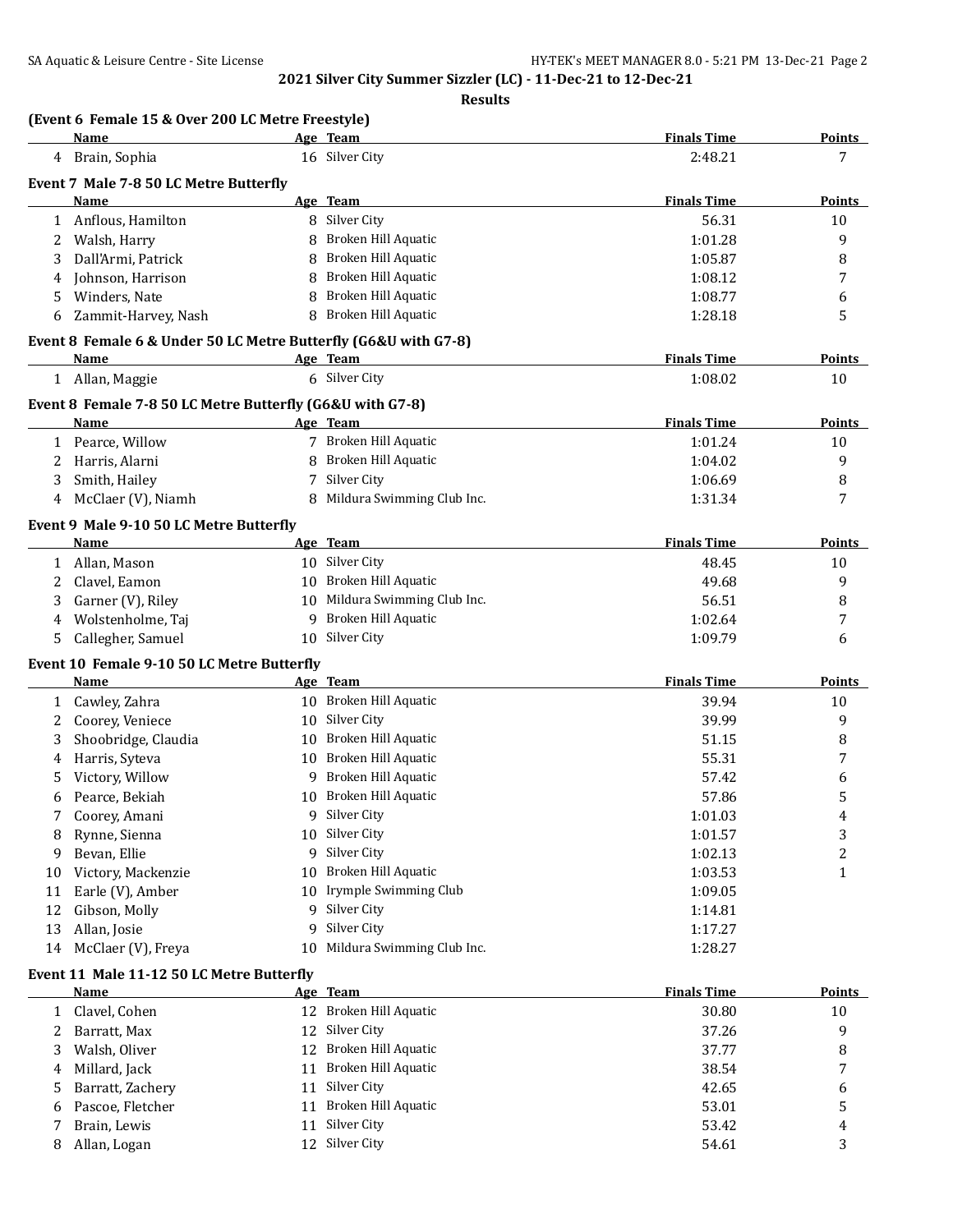|                      | (Event 11 Male 11-12 50 LC Metre Butterfly)<br>Name                          | Age Team                      | <b>Finals Time</b> | Points        |
|----------------------|------------------------------------------------------------------------------|-------------------------------|--------------------|---------------|
| 9                    | Johnson, Cooper                                                              | 11 Broken Hill Aquatic        | 57.57              | 2             |
| 10                   | Phajongdee (V), Matthew                                                      | 11 Robinvale Swimming Club    | 57.85              | $\mathbf{1}$  |
| 11                   | DallArmi, James                                                              | 11 Broken Hill Aquatic        | 1:24.51            |               |
|                      | Event 12 Female 11-12 50 LC Metre Butterfly                                  |                               |                    |               |
|                      | Name                                                                         | Age Team                      | <b>Finals Time</b> | <b>Points</b> |
|                      | 1 Garner (V), Danika                                                         | 12 Mildura Swimming Club Inc. | 35.84              | 10            |
| 2                    | Molloy, Scarlett                                                             | 11 Silver City                | 35.85              | 9             |
| 3                    | Bevan, Sienna                                                                | 12 Silver City                | 37.62              | 8             |
| 4                    | Wolstenholme, Leilani                                                        | 12 Broken Hill Aquatic        | 38.27              | 7             |
| 5                    | McClaer (V), Liana                                                           | 12 Mildura Swimming Club Inc. | 41.36              | 6             |
| 6                    | Smith, Farrah                                                                | 11 Broken Hill Aquatic        | 49.10              | 5             |
| 7                    | Hunt (V), Annalise                                                           | 11 Irymple Swimming Club      | 1:00.35            | 4             |
|                      | Event 13 Male 13-14 50 LC Metre Butterfly                                    |                               |                    |               |
|                      | Name                                                                         | Age Team                      | <b>Finals Time</b> | Points        |
|                      | 1 Bell (V), Max                                                              | 13 Mildura Swimming Club Inc. | 34.81              | 10            |
| 2                    | Piasente, Dalton                                                             | 13 Silver City                | 41.37              | 9             |
| 3                    | Shoobridge, Oscar                                                            | 13 Broken Hill Aquatic        | 43.19              | 8             |
|                      | 4 Earle (V), Cooper                                                          | 13 Irymple Swimming Club      | 51.87              | 7             |
|                      | Event 14 Female 13-14 50 LC Metre Butterfly                                  |                               |                    |               |
|                      | Name                                                                         | Age Team                      | <b>Finals Time</b> | <b>Points</b> |
|                      | 1 Sultana, Molly                                                             | 13 Broken Hill Aquatic        | 38.10              | 10            |
| 2                    | Ralph, Briana                                                                | 13 Silver City                | 41.80              | 9             |
| 3                    | Allan, Charlotte                                                             | 13 Silver City                | 48.18              | 8             |
| $\scriptstyle\cdots$ | Lardner, Cheyenne                                                            | 14 Broken Hill Aquatic        | <b>NS</b>          |               |
|                      |                                                                              |                               |                    |               |
|                      | Event 15 Female 15-16 50 LC Metre Butterfly (Boys with Girls)<br><b>Name</b> | Age Team                      | <b>Finals Time</b> | <b>Points</b> |
|                      | 1 Solomon, Kloe                                                              | 15 Silver City                | 37.66              |               |
|                      |                                                                              | 16 Silver City                |                    | 10<br>9       |
|                      | 2 Brain, Sophia                                                              |                               | 38.37              |               |
|                      | Event 15 Male 15-16 50 LC Metre Butterfly (Boys with Girls)                  |                               |                    |               |
|                      | Name                                                                         | Age Team                      | <b>Finals Time</b> | <b>Points</b> |
|                      | 1 Cochrane-Adolfson, Justin                                                  | 15 Silver City                | 29.55              | 10            |
| 2                    | Clavel, Austin                                                               | 15 Broken Hill Aquatic        | 32.36              | 9             |
| 3                    | Wolstenholme, Dylan                                                          | 16 Broken Hill Aquatic        | 35.95              | 8             |
|                      | 4 Nokes (V), Riley                                                           | 15 Mildura Swimming Club Inc. | 38.43              | 7             |
|                      | Event 16 Female 17 & Over 50 LC Metre Butterfly (Boys with Girls)            |                               |                    |               |
|                      | Name                                                                         | Age Team                      | <b>Finals Time</b> | <b>Points</b> |
|                      | 1 Oldsen, Ellysia                                                            | 26 Marion                     | 28.08              | 10            |
|                      | 2 Pressler, Kalyce                                                           | 17 Silver City                | 32.12              | 9             |
|                      | Event 16 Male 17 & Over 50 LC Metre Butterfly (Boys with Girls)              |                               |                    |               |
|                      | Name                                                                         | Age Team                      | <b>Finals Time</b> | <b>Points</b> |
|                      | 1 Lewis, Hayden                                                              | 26 Silver City                | 27.27              | 10            |
|                      | Event 17 Female 30 & Over 50 LC Metre Butterfly (Boys with Girls)            |                               |                    |               |
|                      | Name                                                                         | Age Team                      | <b>Finals Time</b> | <b>Points</b> |
|                      | 1 McClaer (V), Kristy                                                        | 41 Mildura Swimming Club Inc. | 40.03              | 10            |
|                      | Billings, Penelope                                                           | 34 Broken Hill Aquatic        | <b>NS</b>          |               |
| $-\, -\, -$          | Brain, Hope                                                                  | 46 Silver City                | <b>SCR</b>         |               |
|                      |                                                                              |                               |                    |               |
|                      | Event 17 Male 30 & Over 50 LC Metre Butterfly (Boys with Girls)              |                               |                    |               |
|                      | Name                                                                         | Age Team                      | <b>Finals Time</b> | <b>Points</b> |
|                      | 1 Victory, Benjamin                                                          | 43 Broken Hill Aquatic        | 47.73              | 10            |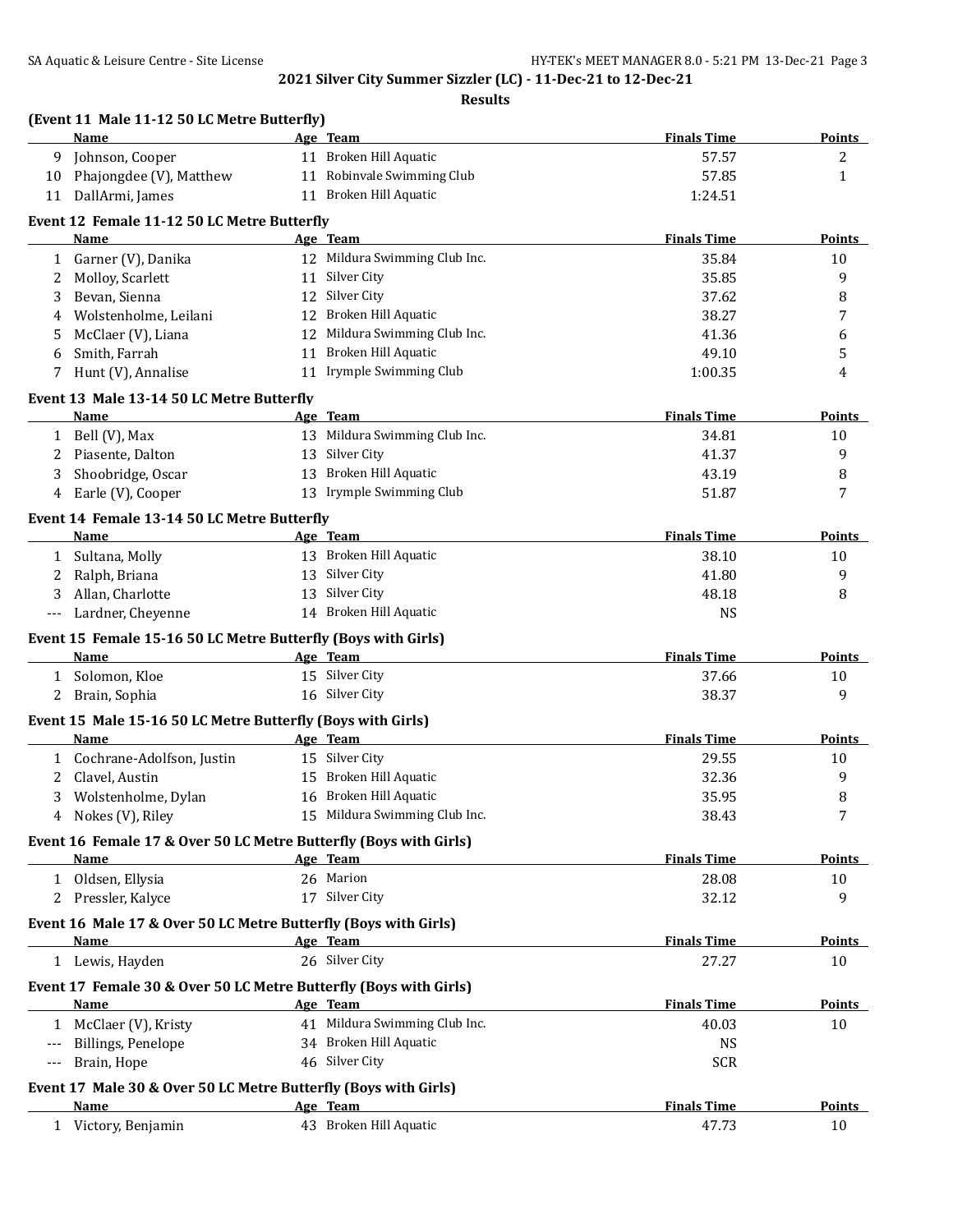|              | Name                                                                |    | Event 18 Female 8 & Under 100 LC Metre Breaststroke (Boys with Girls)<br>Age Team | <b>Finals Time</b> | <b>Points</b> |
|--------------|---------------------------------------------------------------------|----|-----------------------------------------------------------------------------------|--------------------|---------------|
|              | 1 Harris, Alarni                                                    | 8  | Broken Hill Aquatic                                                               | 2:25.91            | 10            |
| 2            | Smith, Hailey                                                       |    | Silver City                                                                       | 2:27.83            | 9             |
| 3            | Pearce, Willow                                                      |    | 7 Broken Hill Aquatic                                                             | 2:38.31            | 8             |
|              | Event 18 Male 8 & Under 100 LC Metre Breaststroke (Boys with Girls) |    |                                                                                   |                    |               |
|              | Name                                                                |    | Age Team                                                                          | <b>Finals Time</b> | Points        |
|              | 1 Winders, Nate                                                     |    | 8 Broken Hill Aquatic                                                             | 2:19.71            | 10            |
|              | 2 Anflous, Hamilton                                                 | 8  | Silver City                                                                       | 2:22.73            | 9             |
| 3            | Zammit-Harvey, Nash                                                 | 8  | Broken Hill Aquatic                                                               | 2:23.20            | 8             |
| 4            | Piasente, Emmett                                                    |    | 7 Silver City                                                                     | 2:41.29            | 7             |
|              | Event 19 Male 9-10 100 LC Metre Breaststroke                        |    |                                                                                   |                    |               |
|              | Name                                                                |    | Age Team                                                                          | <b>Finals Time</b> | <b>Points</b> |
| $\mathbf{1}$ | Allan, Mason                                                        |    | 10 Silver City                                                                    | 2:06.78            | 10            |
| 2            | Garner (V), Riley                                                   |    | 10 Mildura Swimming Club Inc.                                                     | 2:08.25            | 9             |
| 3            | Clavel, Eamon                                                       |    | 10 Broken Hill Aquatic                                                            | 2:11.48            | 8             |
| 4            | Callegher, Samuel                                                   |    | 10 Silver City                                                                    | 2:42.14            | 7             |
|              | Event 20 Female 9-10 100 LC Metre Breaststroke                      |    |                                                                                   |                    |               |
|              | Name                                                                |    | Age Team                                                                          | <b>Finals Time</b> | Points        |
| 1            | Coorey, Veniece                                                     |    | 10 Silver City                                                                    | 1:46.30            | 10            |
| 2            | Shoobridge, Claudia                                                 |    | 10 Broken Hill Aquatic                                                            | 1:59.50            | 9             |
| 3            | Rynne, Sienna                                                       | 10 | Silver City                                                                       | 2:09.22            | 8             |
| 4            | Weston (V), Lucy                                                    | 10 | Goulburn Asc                                                                      | 2:10.13            | 7             |
| 5            | Victory, Mackenzie                                                  |    | 10 Broken Hill Aquatic                                                            | 2:10.65            | 6             |
| 6            | Victory, Willow                                                     | 9  | Broken Hill Aquatic                                                               | 2:11.88            | 5             |
| 7            | Millard, Tahlia                                                     | 9  | Broken Hill Aquatic                                                               | 2:13.31            | 4             |
| 8            | Coorey, Amani                                                       | 9  | Silver City                                                                       | 2:14.33            | 3             |
| 9            | Pearce, Bekiah                                                      | 10 | Broken Hill Aquatic                                                               | 2:26.00            | 2             |
| 10           | Harris, Syteva                                                      | 10 | Broken Hill Aquatic                                                               | 2:26.08            | $\mathbf{1}$  |
| 11           | Bromson, Isla                                                       |    | 10 Silver City                                                                    | 2:26.52            |               |
| 12           | Shoobridge, Emily                                                   | 9  | Broken Hill Aquatic                                                               | 2:29.28            |               |
| 13           | Bevan, Ellie                                                        | 9  | Silver City                                                                       | 2:29.56            |               |
| 14           | Allan, Josie                                                        | 9  | Silver City                                                                       | 2:44.14            |               |
| $---$        | Cawley, Zahra                                                       | 10 | Broken Hill Aquatic                                                               | <b>NS</b>          |               |
|              | Event 21 Male 11-12 100 LC Metre Breaststroke                       |    |                                                                                   |                    |               |
|              | Name                                                                |    | Age Team                                                                          | <b>Finals Time</b> | <b>Points</b> |
| 1            | Mills (V), Samuel                                                   |    | 12 Mildura Swimming Club Inc.                                                     | 1:38.27            | 10            |
| 2            | Barratt, Max                                                        |    | 12 Silver City                                                                    | 1:38.69            | 9             |
| 3            | Millard, Jack                                                       |    | 11 Broken Hill Aquatic                                                            | 1:38.85            | 8             |
| 4            | Walsh, Oliver                                                       |    | 12 Broken Hill Aquatic                                                            | 1:39.20            | 7             |
| 5            | Johnson, Jacob                                                      |    | 12 Broken Hill Aquatic                                                            | 1:57.74            | 6             |
| 6            | Brain, Lewis                                                        |    | 11 Silver City                                                                    | 2:06.96            | 5             |
| 7            | Barratt, Zachery                                                    |    | 11 Silver City                                                                    | 2:07.73            | 4             |
| 8            | Pascoe, Fletcher                                                    |    | 11 Broken Hill Aquatic                                                            | 2:09.76            | 3             |
|              | Event 22 Female 11-12 100 LC Metre Breaststroke                     |    |                                                                                   |                    |               |
|              | <b>Name</b>                                                         |    | Age Team                                                                          | <b>Finals Time</b> | <b>Points</b> |
| 1            | Molloy, Scarlett                                                    |    | 11 Silver City                                                                    | 1:30.67            | 10            |
| 2            | Bevan, Sienna                                                       |    | 12 Silver City                                                                    | 1:34.35            | 9             |
| 3            | Garner (V), Danika                                                  |    | 12 Mildura Swimming Club Inc.                                                     | 1:37.43            | 8             |
| 4            | Wolstenholme, Leilani                                               | 12 | Broken Hill Aquatic                                                               | 1:46.41            | 7             |
| 5            | Smith, Farrah                                                       |    | 11 Broken Hill Aquatic                                                            | 1:56.80            | 6             |
| 6            | Dean (V), Tully                                                     | 12 | Mildura Swimming Club Inc.                                                        | 2:04.13            | 5             |
|              | Hunt (V), Annalise                                                  |    | 11 Irymple Swimming Club                                                          | 2:05.33            | 4             |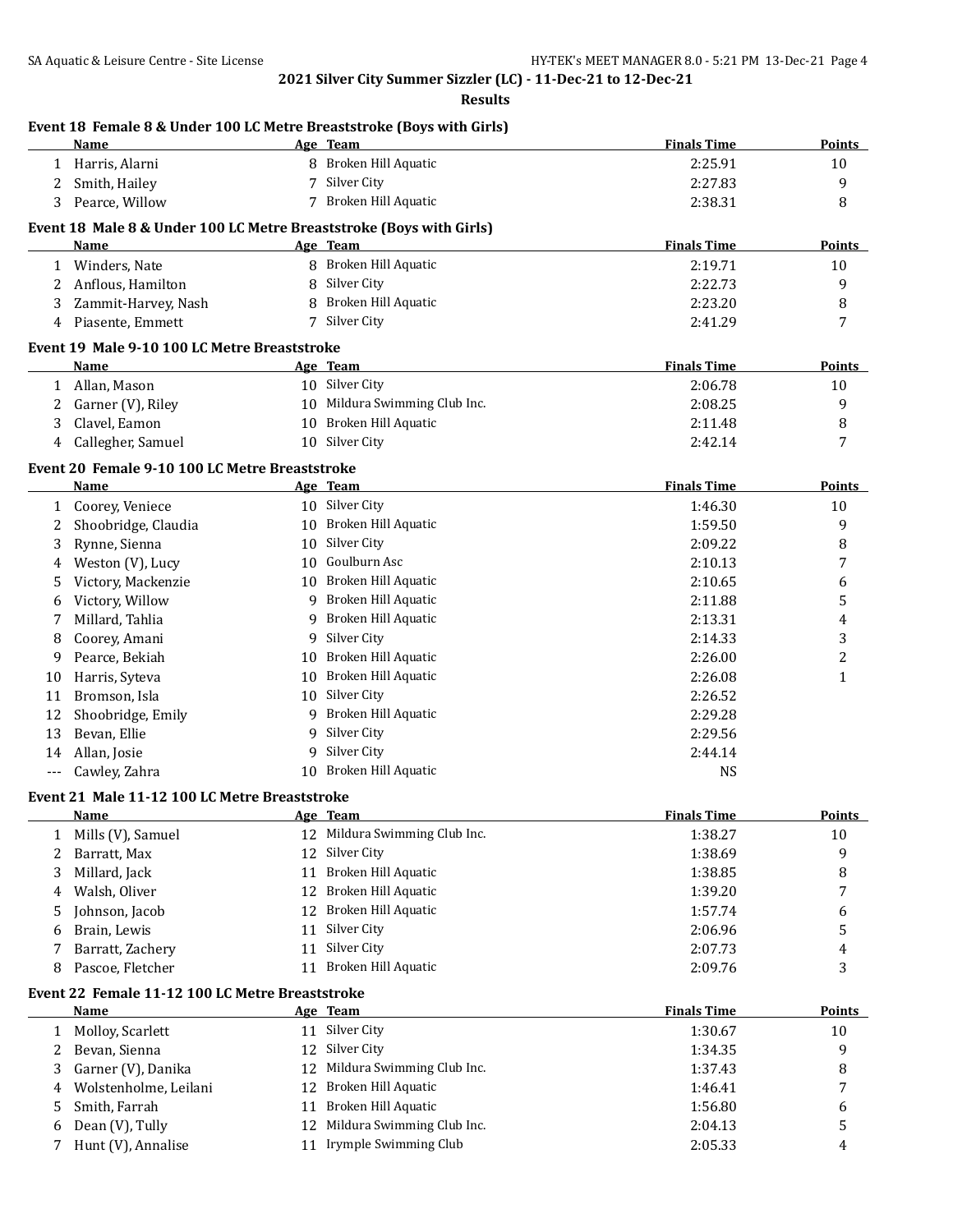|                      | Event 23 Male 13-14 100 LC Metre Breaststroke<br>Name                 |    | Age Team                      | <b>Finals Time</b> | Points        |
|----------------------|-----------------------------------------------------------------------|----|-------------------------------|--------------------|---------------|
|                      |                                                                       |    | 13 Mildura Swimming Club Inc. |                    |               |
|                      | 1 Bell (V), Max                                                       |    |                               | 1:28.26            | 10            |
| $\mathbf{2}^{\circ}$ | Nokes (V), Archie                                                     |    | 14 Mildura Swimming Club Inc. | 1:33.39            | 9             |
| 3                    | Shoobridge, Oscar                                                     |    | 13 Broken Hill Aquatic        | 1:40.64            | 8             |
|                      | Event 24 Female 13-14 100 LC Metre Breaststroke                       |    |                               |                    |               |
|                      | Name                                                                  |    | Age Team                      | <b>Finals Time</b> | <b>Points</b> |
| $\mathbf{1}$         | Neyland (V), Rhianna                                                  |    | 14 Mildura Swimming Club Inc. | 1:35.16            | 10            |
|                      | 2 Allen (V), Jasmin                                                   |    | 13 Mildura Swimming Club Inc. | 1:38.14            | 9             |
| 3                    | Wenham, Esther                                                        |    | 14 Broken Hill Aquatic        | 1:38.72            | 8             |
| 4                    | Sultana, Molly                                                        |    | 13 Broken Hill Aquatic        | 1:42.35            | 7             |
| 5                    | Allan, Charlotte                                                      |    | 13 Silver City                | 2:00.67            | 6             |
|                      | Event 25 Male 15-16 100 LC Metre Breaststroke                         |    |                               |                    |               |
|                      | Name                                                                  |    | Age Team                      | <b>Finals Time</b> | <b>Points</b> |
|                      | 1 Allen (V), Willem                                                   |    | 15 Caulfield Aquatics         | 1:10.51            | 10            |
| 2                    | Cochrane-Adolfson, Justin                                             |    | 15 Silver City                | 1:18.78            | 9             |
| 3                    | Nokes (V), Riley                                                      |    | 15 Mildura Swimming Club Inc. | 1:32.64            | 8             |
| 4                    | Bell (V), James                                                       |    | 16 Mildura Swimming Club Inc. | 1:34.64            | 7             |
| 5                    | Wolstenholme, Dylan                                                   |    | 16 Broken Hill Aquatic        | 1:36.80            | 6             |
|                      | Event 26 Female 15-16 100 LC Metre Breaststroke                       |    |                               |                    |               |
|                      | Name                                                                  |    | Age Team                      | <b>Finals Time</b> | Points        |
|                      | 1 Brain, Sophia                                                       |    | 16 Silver City                | 1:32.94            | 10            |
|                      | 2 Weston (V), Emily                                                   |    | 16 Goulburn Asc               | 1:34.19            | 9             |
| 3                    | Solomon, Kloe                                                         |    | 15 Silver City                | 1:42.49            | 8             |
|                      | Event 27 Female 17 & Over 100 LC Metre Breaststroke (Boys with Girls) |    |                               |                    |               |
|                      | Name                                                                  |    | Age Team                      | <b>Finals Time</b> | Points        |
|                      | 1 Pressler, Kalyce                                                    |    | 17 Silver City                | 1:16.00            | 10            |
|                      | 2 Billings, Penelope                                                  |    | 34 Broken Hill Aquatic        | 1:46.93            | 9             |
|                      | Event 27 Male 17 & Over 100 LC Metre Breaststroke (Boys with Girls)   |    |                               |                    |               |
|                      | Name                                                                  |    | Age Team                      | <b>Finals Time</b> | Points        |
|                      | 1 Barila (V), Josh                                                    |    | 20 Mildura Swimming Club Inc. | 1:16.46            | 10            |
|                      | 2 Nokes (V), Cooper                                                   |    | 18 Mildura Swimming Club Inc. | 1:23.29            | 9             |
|                      | Event 28 Male 12 & Under 200 LC Metre IM                              |    |                               |                    |               |
|                      | Name                                                                  |    | Age Team                      | <b>Finals Time</b> | Points        |
|                      | 1 Clavel, Cohen                                                       |    | 12 Broken Hill Aquatic        | 2:52.84            | 10            |
| 2                    | Walsh, Oliver                                                         |    | 12 Broken Hill Aquatic        | 2:57.91            | 9             |
| 3                    | Barratt, Max                                                          | 12 | Silver City                   | 3:10.38            | 8             |
| 4                    | Millard, Jack                                                         | 11 | Broken Hill Aquatic           | 3:11.58            | 7             |
| 5                    | Mills (V), Samuel                                                     | 12 | Mildura Swimming Club Inc.    | 3:34.94            | 6             |
| 6                    | Barratt, Zachery                                                      | 11 | Silver City                   | 3:42.30            | 5             |
| 7                    | Brain, Lewis                                                          | 11 | Silver City                   | 3:43.65            | 4             |
| 8                    | Pascoe, Fletcher                                                      | 11 | Broken Hill Aquatic           | 3:45.55            | 3             |
| 9                    | Allan, Mason                                                          | 10 | Silver City                   | 3:59.87            | 2             |
| 10                   | Garner (V), Riley                                                     | 10 | Mildura Swimming Club Inc.    | 4:06.67            | 1             |
| 11                   | Winders, Nate                                                         | 8  | Broken Hill Aquatic           | 4:21.84            |               |
|                      |                                                                       |    |                               |                    |               |
|                      | Event 29 Female 12 & Under 200 LC Metre IM<br><b>Name</b>             |    | Age Team                      | <b>Finals Time</b> | <b>Points</b> |
| $\mathbf{1}$         | Garner (V), Danika                                                    |    | 12 Mildura Swimming Club Inc. | 3:09.61            | 10            |
| 2                    | Bevan, Sienna                                                         |    | 12 Silver City                | 3:11.55            | 9             |
| 3                    | Coorey, Veniece                                                       | 10 | Silver City                   | 3:21.48            | 8             |
| 4                    | McClaer (V), Liana                                                    | 12 | Mildura Swimming Club Inc.    | 3:26.56            | 7             |
| 5                    | Wolstenholme, Leilani                                                 |    | 12 Broken Hill Aquatic        | 3:26.77            | 6             |
|                      |                                                                       |    |                               |                    |               |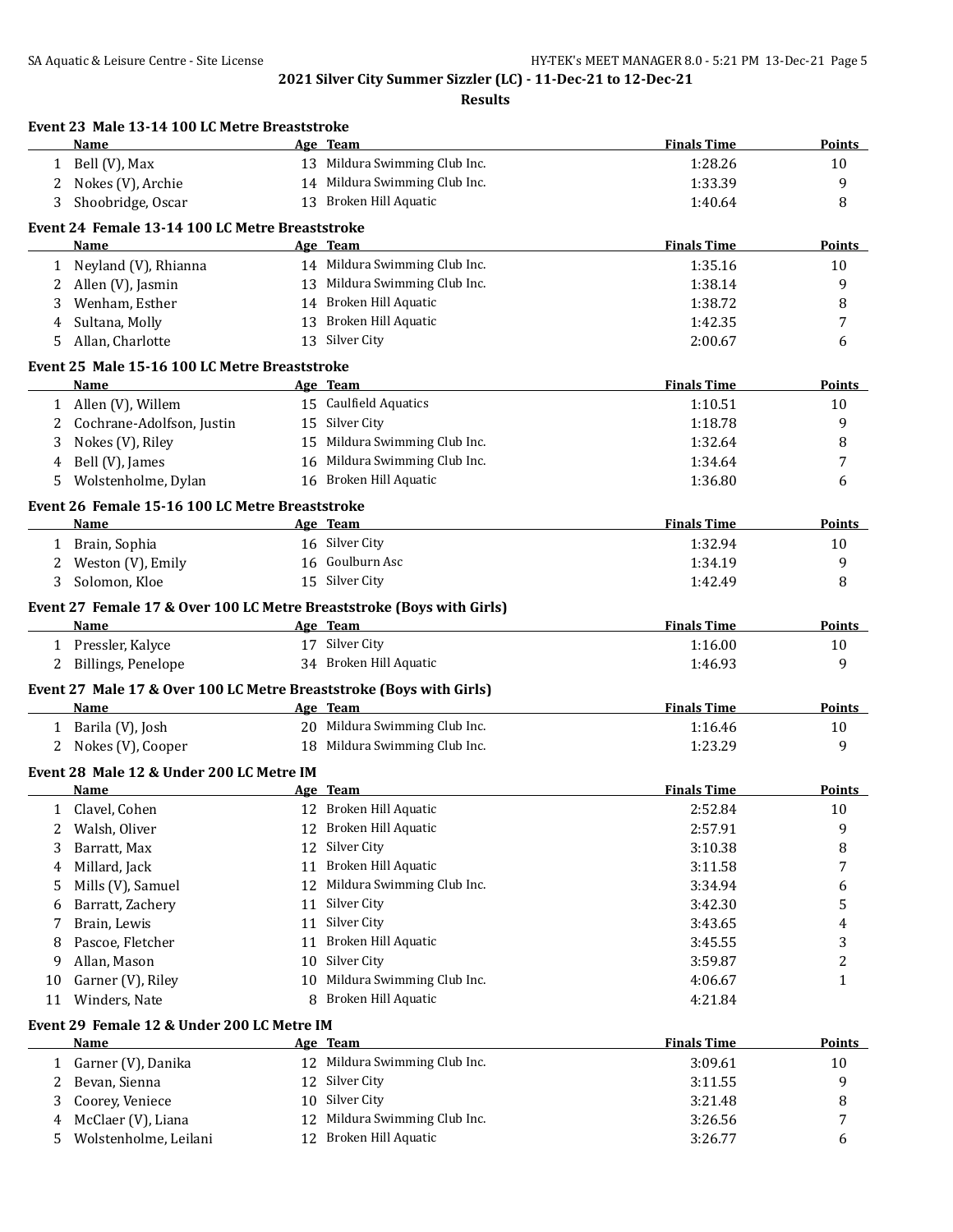|              | Name                                                                             |   | Age Team                                   | <b>Finals Time</b>          | <b>Points</b>           |
|--------------|----------------------------------------------------------------------------------|---|--------------------------------------------|-----------------------------|-------------------------|
|              | 6 Cawley, Zahra                                                                  |   | 10 Broken Hill Aquatic                     | 3:41.02                     | 5                       |
| 7            | Smith, Farrah                                                                    |   | 11 Broken Hill Aquatic                     | 3:44.85                     | 4                       |
| 8            | Shoobridge, Claudia                                                              |   | 10 Broken Hill Aquatic                     | 4:01.16                     | 3                       |
| 9            | Victory, Willow                                                                  |   | 9 Broken Hill Aquatic                      | 4:16.71                     | 2                       |
| 10           | Coorey, Amani                                                                    |   | 9 Silver City                              | 4:20.07                     | 1                       |
| 11           | Earle (V), Amber                                                                 |   | 10 Irymple Swimming Club                   | 4:45.98                     |                         |
| 12           | Smith, Hailey                                                                    |   | 7 Silver City                              | 4:52.33                     |                         |
| $---$        | Harris, Syteva                                                                   |   | 10 Broken Hill Aquatic                     | <b>NS</b>                   |                         |
|              | Harris, Alarni                                                                   |   | 8 Broken Hill Aquatic                      | <b>NS</b>                   |                         |
|              | Event 30 Male 13-14 200 LC Metre IM                                              |   |                                            |                             |                         |
|              | <b>Name</b>                                                                      |   | Age Team                                   | <b>Finals Time</b>          | <b>Points</b>           |
|              | 1 Nokes (V), Archie                                                              |   | 14 Mildura Swimming Club Inc.              | 3:05.22                     | 10                      |
|              | 2 Shoobridge, Oscar                                                              |   | 13 Broken Hill Aquatic                     | 3:11.84                     | 9                       |
| 3            | Piasente, Dalton                                                                 |   | 13 Silver City                             | 3:23.09                     | 8                       |
| 4            | Earle (V), Cooper                                                                |   | 13 Irymple Swimming Club                   | 3:53.14                     | 7                       |
|              | Event 31 Female 13-14 200 LC Metre IM                                            |   |                                            |                             |                         |
|              | <b>Name</b>                                                                      |   | Age Team                                   | <b>Finals Time</b>          | <b>Points</b>           |
|              | *1 Sultana, Molly                                                                |   | 13 Broken Hill Aquatic                     | 3:05.91                     | 9.50                    |
| *1           | Allen (V), Jasmin                                                                |   | 13 Mildura Swimming Club Inc.              | 3:05.91                     | 9.50                    |
| 3            | Ralph, Briana                                                                    |   | 13 Silver City                             | 3:33.54                     | 8                       |
| $---$        | Wenham, Esther                                                                   |   | 14 Broken Hill Aquatic                     | <b>NS</b>                   |                         |
|              | Event 32 Male 15 & Over 200 LC Metre IM                                          |   |                                            |                             |                         |
|              | Name                                                                             |   | Age Team                                   | <b>Finals Time</b>          | Points                  |
|              | 1 Cochrane-Adolfson, Justin                                                      |   | 15 Silver City                             | 2:30.76                     | 10                      |
| 2            | Clavel, Austin                                                                   |   | 15 Broken Hill Aquatic                     | 2:47.93                     | 9                       |
| 3            | Wolstenholme, Dylan                                                              |   | 16 Broken Hill Aquatic                     | 3:14.72                     | 8                       |
| $---$        | Nokes (V), Riley                                                                 |   | 15 Mildura Swimming Club Inc.              | DQ                          |                         |
| ---          | Nokes (V), Cooper                                                                |   | 18 Mildura Swimming Club Inc.              | <b>NS</b>                   |                         |
|              | Event 33 Female 15 & Over 200 LC Metre IM                                        |   |                                            |                             |                         |
|              | Name                                                                             |   | Age Team                                   | <b>Finals Time</b>          | <b>Points</b>           |
|              | 1 Pressler, Kalyce                                                               |   | 17 Silver City                             | 2:35.71                     |                         |
|              |                                                                                  |   |                                            |                             | 10                      |
|              |                                                                                  |   |                                            |                             |                         |
| 2<br>3       | Solomon, Kloe                                                                    |   | 15 Silver City<br>16 Silver City           | 2:59.44<br>3:07.40          | 9<br>8                  |
|              | Brain, Sophia                                                                    |   |                                            |                             |                         |
|              | Event 34 Female 6 & Under 50 LC Metre Freestyle (Boys with Girls)<br><u>Name</u> |   |                                            | <b>Finals Time</b>          |                         |
|              |                                                                                  |   | Age Team<br>6 Silver City                  |                             |                         |
| 2            | 1 Allan, Maggie                                                                  |   | 6 Silver City                              | 56.77                       | 10<br>9                 |
|              | Hoysted, Maya                                                                    |   |                                            | 1:07.70                     |                         |
|              | Event 34 Male 6 & Under 50 LC Metre Freestyle (Boys with Girls)<br><b>Name</b>   |   |                                            | <b>Finals Time</b>          |                         |
| $\mathbf{1}$ |                                                                                  |   | Age Team<br>5 Broken Hill Aquatic          |                             |                         |
| ---          | Millard, Archer                                                                  |   |                                            | 55.44                       | 10                      |
| $---$        | Smith, Ayrton                                                                    |   | 6 Broken Hill Aquatic                      | DQ                          |                         |
|              | Bush, Carter                                                                     |   | Broken Hill Aquatic                        | <b>NS</b>                   |                         |
|              | Winders, Jordan                                                                  |   | Broken Hill Aquatic                        | <b>NS</b>                   | Points<br><b>Points</b> |
|              | Event 35 Male 7-8 50 LC Metre Freestyle<br><b>Name</b>                           |   | Age Team                                   |                             | <b>Points</b>           |
| 1            |                                                                                  |   | 8 Broken Hill Aquatic                      | <b>Finals Time</b><br>44.63 |                         |
| 2            | Dall'Armi, Patrick                                                               |   |                                            |                             | 10                      |
|              | Anflous, Hamilton                                                                |   | 8 Silver City                              | 44.97                       | 9                       |
| 3            | Johnson, Harrison                                                                |   | 8 Broken Hill Aquatic                      | 46.38                       | 8                       |
| 4<br>5       | Walsh, Harry<br>Zammit-Harvey, Nash                                              | 8 | Broken Hill Aquatic<br>Broken Hill Aquatic | 46.69<br>49.17              | 7<br>6                  |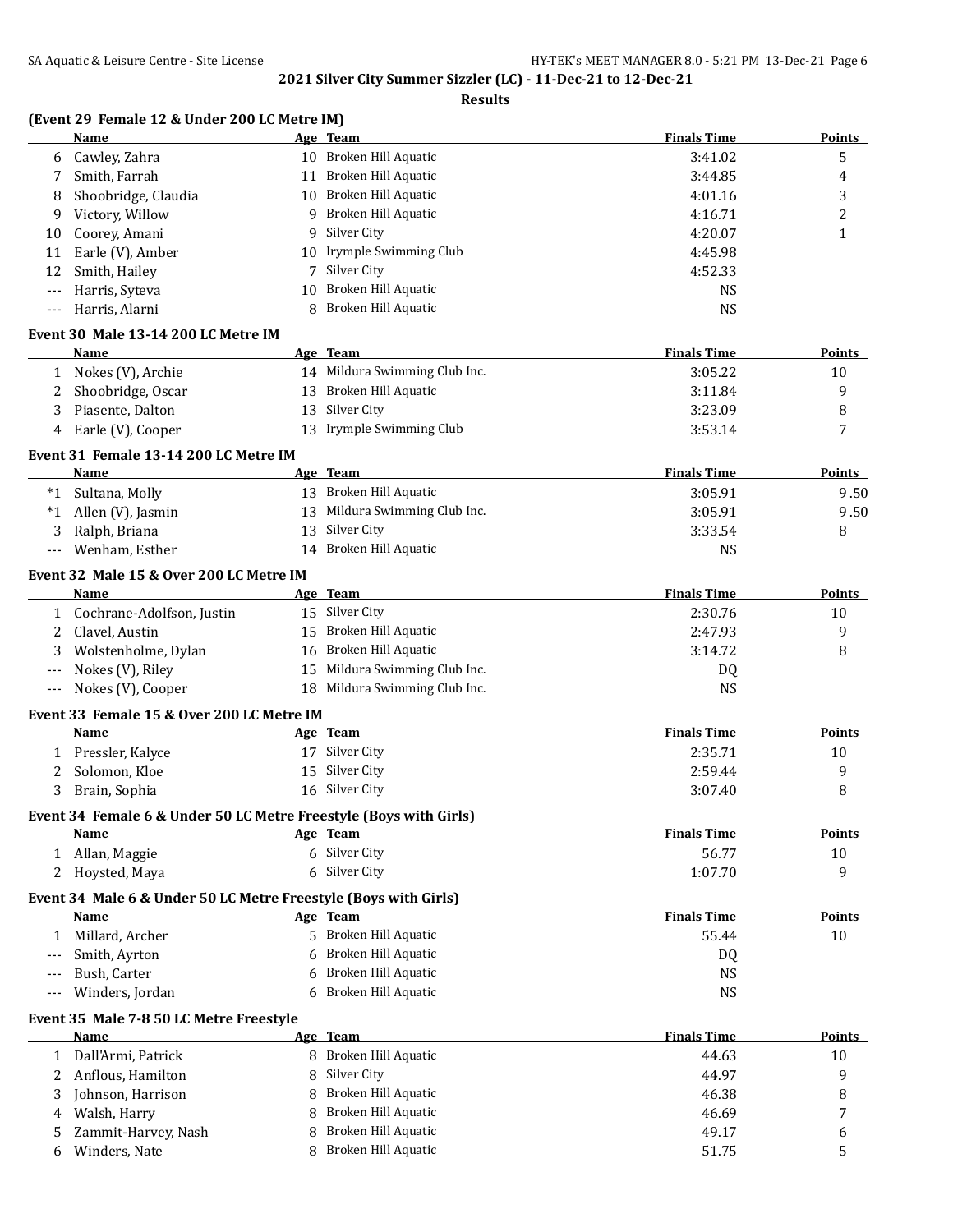**Finals Time Points** 

## **2021 Silver City Summer Sizzler (LC) - 11-Dec-21 to 12-Dec-21**

**Results**

|    | (Event 35 Male 7-8 50 LC Metre Freestyle) |                              |                    |               |
|----|-------------------------------------------|------------------------------|--------------------|---------------|
|    | <b>Name</b>                               | Age Team                     | <b>Finals Time</b> | Points        |
|    | Bush, Cooper                              | 8 Broken Hill Aquatic        | 58.04              | 4             |
| 8  | Pascoe, Hudson                            | 8 Broken Hill Aquatic        | 59.34              |               |
| -9 | Piasente, Emmett                          | Silver City                  | 1:02.52            | ∠             |
| 10 | Hunt (V), Nate                            | 7 Irymple Swimming Club      | 1:07.57            |               |
|    | Event 36 Female 7-8 50 LC Metre Freestyle |                              |                    |               |
|    | <b>Name</b>                               | Age Team                     | <b>Finals Time</b> | <b>Points</b> |
|    | Smith, Hailey                             | Silver City                  | 49.85              | 10            |
|    | McClaer (V), Niamh                        | 8 Mildura Swimming Club Inc. | 53.62              | 9             |
|    | - - - - - - - -                           |                              |                    |               |

|   | Smith, Hailey        | 7 Silver City                   | 49.85   | 10 |
|---|----------------------|---------------------------------|---------|----|
|   | 2 McClaer (V), Niamh | 8 Mildura Swimming Club Inc.    | 53.62   | 9  |
|   | Pollard (V), Sophie  | 8 Murray Darling Asc - Victoria | 57.34   | 8  |
|   | 4 Harris, Alarni     | 8 Broken Hill Aquatic           | 57.73   | 7  |
| 5 | Pearce, Willow       | 7 Broken Hill Aquatic           | 58.57   | 6  |
| 6 | James, Ruby          | 8 Broken Hill Aquatic           | 1:03.10 | 5. |
|   | Lloyde, Esta         | 8 Broken Hill Aquatic           | 1:08.83 | 4  |
|   | --- Weathersbee, Ava | 8 Silver City                   | NS      |    |

## **Event 37 Male 9-10 50 LC Metre Freestyle**

|    | <b>Name</b>           | Age Team                      | <b>Finals Time</b> | <b>Points</b> |
|----|-----------------------|-------------------------------|--------------------|---------------|
|    | Allan, Mason          | 10 Silver City                | 37.62              | 10            |
| 2  | Garner (V), Riley     | 10 Mildura Swimming Club Inc. | 38.72              | q             |
| 3  | Clavel, Eamon         | 10 Broken Hill Aquatic        | 38.79              | 8             |
|    | 4 Paull, Zayden       | 10 Silver City                | 46.60              |               |
| 5. | Wolstenholme, Taj     | 9 Broken Hill Aquatic         | 47.87              | b             |
| 6  | Callegher, Samuel     | 10 Silver City                | 53.76              |               |
|    | --- Neyland (V), Chad | 9 Mildura Swimming Club Inc.  | NS                 |               |

# **Event 38 Female 9-10 50 LC Metre Freestyle**

|    | Name                |    | Age Team                      | <b>Finals Time</b> | Points       |
|----|---------------------|----|-------------------------------|--------------------|--------------|
|    | Coorey, Veniece     | 10 | Silver City                   | 35.54              | 10           |
|    | Cawley, Zahra       | 10 | Broken Hill Aquatic           | 36.67              | 9            |
| 3  | Shoobridge, Claudia | 10 | Broken Hill Aquatic           | 39.90              | 8            |
| 4  | Weston (V), Lucy    | 10 | Goulburn Asc                  | 42.59              | 7            |
| 5. | Millard, Tahlia     | 9  | Broken Hill Aquatic           | 44.90              | 6            |
| b  | Pearce, Bekiah      | 10 | Broken Hill Aquatic           | 45.07              | 5            |
|    | Bevan, Ellie        | 9  | Silver City                   | 45.17              | 4            |
| 8  | Shoobridge, Emily   | 9  | Broken Hill Aquatic           | 45.23              | 3            |
| 9  | Cock (V), Elsie     | 9  | Murray Darling Asc - Victoria | 46.27              | 2            |
| 10 | Rynne, Sienna       | 10 | Silver City                   | 46.89              | $\mathbf{1}$ |
| 11 | Gibson, Molly       | 9  | Silver City                   | 46.92              |              |
| 12 | Victory, Willow     | 9  | Broken Hill Aquatic           | 48.47              |              |
| 13 | Barila (V), Rubi    | 10 | Mildura Swimming Club Inc.    | 48.63              |              |
| 14 | Coorey, Amani       | 9  | Silver City                   | 49.68              |              |
| 15 | Bromson, Isla       | 10 | Silver City                   | 49.80              |              |
| 16 | McClaer (V), Freya  | 10 | Mildura Swimming Club Inc.    | 50.06              |              |
| 17 | Victory, Mackenzie  | 10 | Broken Hill Aquatic           | 50.14              |              |
| 18 | Harris, Syteva      | 10 | Broken Hill Aquatic           | 50.23              |              |
| 19 | Earle (V), Amber    | 10 | Irymple Swimming Club         | 54.61              |              |
| 20 | Allan, Josie        | q  | Silver City                   | 57.87              |              |
| 21 | Lewis, Ava          | 9  | Broken Hill Aquatic           | 59.84              |              |

# **Event 39 Male 11-12 50 LC Metre Freestyle**

|   | Name                    | Age | Team                    | <b>Finals Time</b> | <b>Points</b> |
|---|-------------------------|-----|-------------------------|--------------------|---------------|
|   | Clavel, Cohen           |     | 12 Broken Hill Aquatic  | 28.64              | 10            |
|   | Barratt, Max            |     | 12 Silver City          | 30.74              |               |
|   | Walsh, Oliver           |     | 12 Broken Hill Aquatic  | 31.34              |               |
| 4 | Millard, Jack           |     | Broken Hill Aquatic     | 34.35              |               |
|   | Phajongdee (V), Matthew |     | Robinvale Swimming Club | 36.54              |               |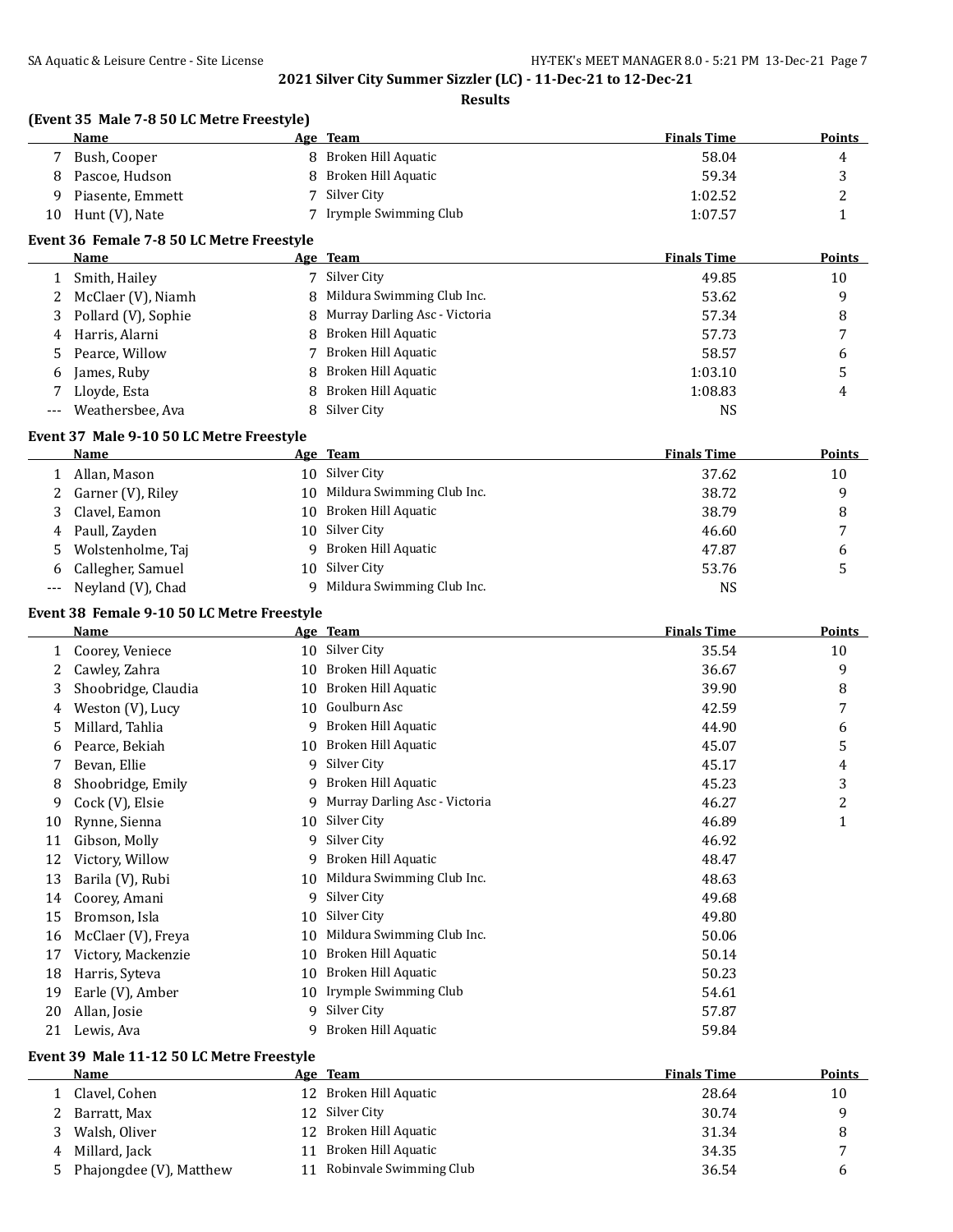## **Results**

# **(Event 39 Male 11-12 50 LC Metre Freestyle)**

|              | Name                                                |    | Age Team                                  | <b>Finals Time</b> | <b>Points</b> |
|--------------|-----------------------------------------------------|----|-------------------------------------------|--------------------|---------------|
| 6            | Barratt, Zachery                                    |    | 11 Silver City                            | 37.62              | 5             |
| 7            | Mills (V), Samuel                                   |    | 12 Mildura Swimming Club Inc.             | 37.84              | 4             |
| 8            | Pascoe, Fletcher                                    | 11 | Broken Hill Aquatic                       | 38.56              | 3             |
| 9            | Brain, Lewis                                        | 11 | Silver City                               | 39.04              | 2             |
| 10           | Johnson, Jacob                                      | 12 | Broken Hill Aquatic                       | 39.55              | $\mathbf{1}$  |
| 11           | Allan, Logan                                        | 12 | Silver City                               | 40.04              |               |
| 12           | Johnson, Cooper                                     | 11 | Broken Hill Aquatic                       | 40.56              |               |
| 13           | DallArmi, James                                     | 11 | Broken Hill Aquatic                       | 49.21              |               |
| 14           | Carter, West                                        | 11 | Broken Hill Aquatic                       | 59.21              |               |
|              |                                                     |    |                                           |                    |               |
|              | Event 40 Female 11-12 50 LC Metre Freestyle<br>Name |    |                                           | <b>Finals Time</b> | Points        |
|              |                                                     |    | Age Team<br>12 Mildura Swimming Club Inc. | 32.17              |               |
| 1            | Garner (V), Danika                                  |    | 11 Silver City                            |                    | 10            |
| 2            | Molloy, Scarlett                                    |    |                                           | 32.52              | 9             |
| 3            | Wolstenholme, Leilani                               | 12 | Broken Hill Aquatic                       | 33.18              | 8             |
| 4            | Bevan, Sienna                                       | 12 | Silver City                               | 34.00              | 7             |
| 5            | McClaer (V), Liana                                  |    | 12 Mildura Swimming Club Inc.             | 38.20              | 6             |
| 6            | Dean (V), Tully                                     |    | 12 Mildura Swimming Club Inc.             | 39.25              | 5             |
| 7            | Smith, Farrah                                       |    | 11 Broken Hill Aquatic                    | 39.75              | 4             |
| 8            | Hunt (V), Annalise                                  |    | 11 Irymple Swimming Club                  | 43.43              | 3             |
| 9            | Knight (V), Charlotte                               |    | 11 Cobar Asc Inc                          | 50.86              | 2             |
|              | Event 41 Male 13-14 50 LC Metre Freestyle           |    |                                           |                    |               |
|              | <b>Name</b>                                         |    | Age Team                                  | <b>Finals Time</b> | <b>Points</b> |
| $\mathbf{1}$ | Bell (V), Max                                       |    | 13 Mildura Swimming Club Inc.             | 29.38              | 10            |
| 2            | Nokes (V), Archie                                   |    | 14 Mildura Swimming Club Inc.             | 32.92              | 9             |
| 3            | Shoobridge, Oscar                                   | 13 | Broken Hill Aquatic                       | 33.81              | 8             |
| 4            | Piasente, Dalton                                    | 13 | Silver City                               | 36.76              | 7             |
| 5.           | Earle (V), Cooper                                   |    | 13 Irymple Swimming Club                  | 38.95              | 6             |
|              | Event 42 Female 13-14 50 LC Metre Freestyle         |    |                                           |                    |               |
|              | Name                                                |    | <u>Age Team</u>                           | <b>Finals Time</b> | <b>Points</b> |
| 1            | Allen (V), Jasmin                                   |    | 13 Mildura Swimming Club Inc.             | 32.17              | 10            |
| 2            | Sultana, Molly                                      | 13 | Broken Hill Aquatic                       | 32.97              | 9             |
| 3            | Neyland (V), Rhianna                                |    | 14 Mildura Swimming Club Inc.             | 33.16              | 8             |
| $*4$         | Ralph, Briana                                       | 13 | Silver City                               | 35.09              | 6.50          |
|              |                                                     |    | Silver City                               |                    |               |
| *4           | Haugum, Miah-Page                                   | 13 | 14 Broken Hill Aquatic                    | 35.09              | 6.50          |
| 6            | Wenham, Esther                                      |    |                                           | 35.98              | 5             |
|              | Allan, Charlotte                                    |    | 13 Silver City                            | 41.02              | 4             |
|              | Lardner, Cheyenne                                   | 14 | Broken Hill Aquatic                       | <b>NS</b>          |               |
|              | Event 43 Male 15-16 50 LC Metre Freestyle           |    |                                           |                    |               |
|              | <b>Name</b>                                         |    | Age Team                                  | <b>Finals Time</b> | <b>Points</b> |
| 1            | Allen (V), Willem                                   |    | 15 Caulfield Aquatics                     | 26.01              | 10            |
| 2            | Cochrane-Adolfson, Justin                           | 15 | Silver City                               | 26.32              | 9             |
| 3            | Clavel, Austin                                      | 15 | Broken Hill Aquatic                       | 28.09              | 8             |
| 4            | Wolstenholme, Dylan                                 | 16 | Broken Hill Aquatic                       | 32.21              | 7             |
| 5            | Bell (V), James                                     | 16 | Mildura Swimming Club Inc.                | 33.00              | 6             |
| 6            | Nokes (V), Riley                                    | 15 | Mildura Swimming Club Inc.                | 35.30              | 5             |
|              | Event 44 Female 15-16 50 LC Metre Freestyle         |    |                                           |                    |               |
|              | Name                                                |    | Age Team                                  | <b>Finals Time</b> | <b>Points</b> |
| 1            | Weston (V), Emily                                   |    | 16 Goulburn Asc                           | 30.80              | 10            |
| 2            | Solomon, Kloe                                       |    | 15 Silver City                            | 33.76              | 9             |
| 3            | Brain, Sophia                                       |    | 16 Silver City                            | 35.42              | 8             |
|              |                                                     |    |                                           |                    |               |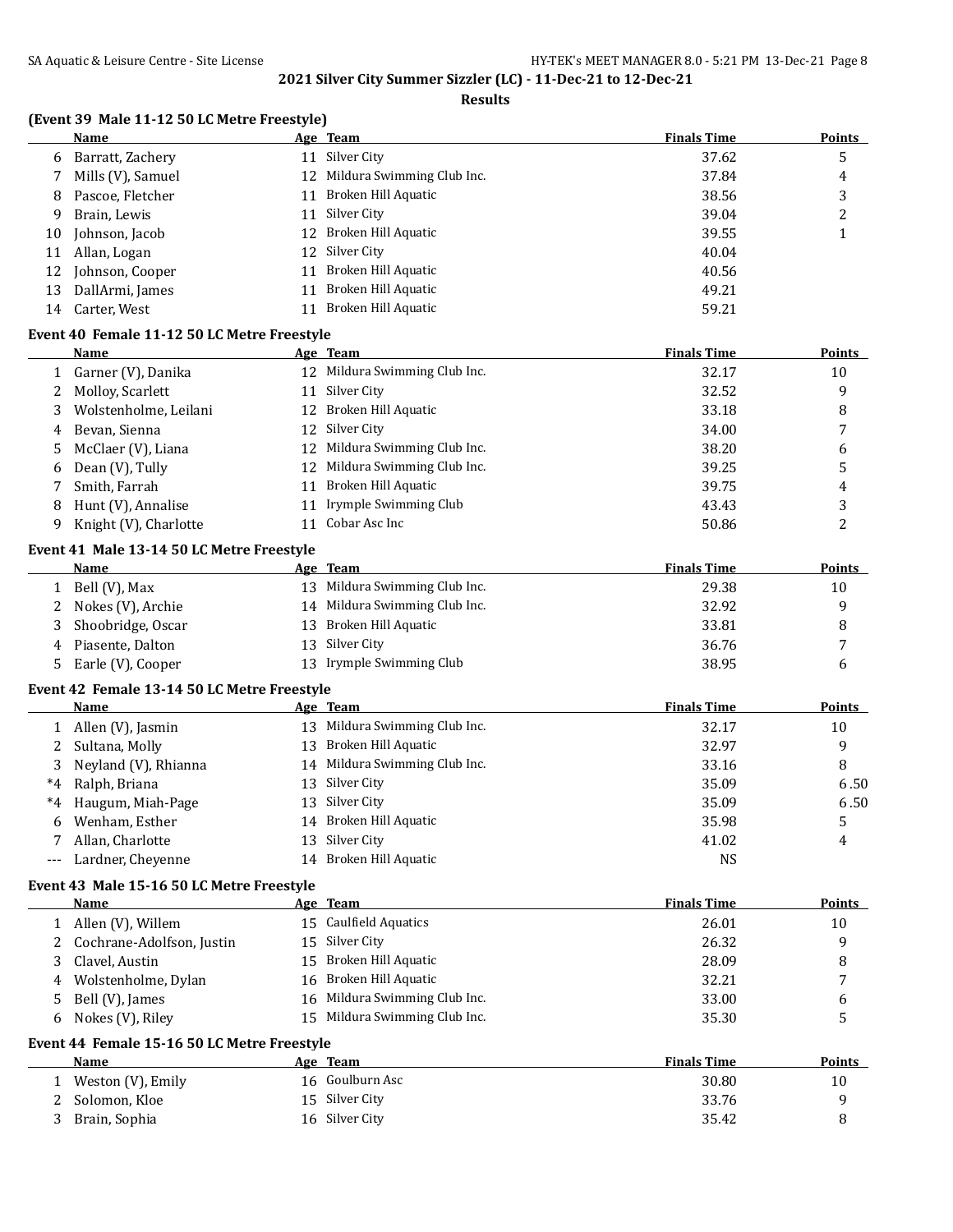| Name                                    |                                                          |    | Age Team                                                        | <b>Finals Time</b> | <b>Points</b>    |
|-----------------------------------------|----------------------------------------------------------|----|-----------------------------------------------------------------|--------------------|------------------|
| 1 Oldsen, Ellysia                       |                                                          |    | 26 Marion                                                       | 26.59              | 10               |
| 2 Pressler, Kalyce                      |                                                          |    | 17 Silver City                                                  | 28.88              | 9                |
|                                         |                                                          |    | Event 45 Male 17 & Over 50 LC Metre Freestyle (Boys with Girls) |                    |                  |
| <b>Name</b>                             |                                                          |    | Age Team                                                        | <b>Finals Time</b> | <b>Points</b>    |
| 1 Edmonds, Ben                          |                                                          |    | 30 Silver City                                                  | 26.12              | 10               |
| 2 Lewis, Hayden                         |                                                          |    | 26 Silver City                                                  | 26.41              | 9                |
| 3 Barila (V), Josh                      |                                                          |    | 20 Mildura Swimming Club Inc.                                   | 27.63              | 8                |
|                                         | Event 46 Male 30 & Over 50 LC Metre Freestyle            |    |                                                                 |                    |                  |
| Name                                    |                                                          |    | Age Team                                                        | <b>Finals Time</b> | <b>Points</b>    |
| 1 Woodman, Dion                         |                                                          |    | 46 Silver City                                                  | 32.79              | 10               |
| 2 Allan, Jordan                         |                                                          |    | 44 Silver City                                                  | 35.55              | 9                |
| Victory, Benjamin<br>3                  |                                                          |    | 43 Broken Hill Aquatic                                          | 37.30              | 8                |
|                                         |                                                          |    |                                                                 |                    |                  |
|                                         | Event 47 Female 30 & Over 50 LC Metre Freestyle          |    |                                                                 |                    |                  |
| Name                                    |                                                          |    | Age Team                                                        | <b>Finals Time</b> | <b>Points</b>    |
| 1 Pollard (V), Amy                      |                                                          |    | 36 Murray Darling Asc - Victoria                                | 34.33              | 10               |
| McClaer (V), Kristy<br>2                |                                                          |    | 41 Mildura Swimming Club Inc.                                   | 34.50              | 9                |
| <b>Billings, Penelope</b><br>3          |                                                          |    | 34 Broken Hill Aquatic                                          | 35.13              | 8                |
| Gibson, Chantal<br>4                    |                                                          |    | 40 Silver City                                                  | 40.57              | 7                |
| Brain, Hope<br>5                        |                                                          |    | 46 Silver City                                                  | 51.82              | 6                |
|                                         | Event 48 Female 200 LC Metre Butterfly (Boys with Girls) |    |                                                                 |                    |                  |
| Name                                    |                                                          |    | Age Team                                                        | <b>Finals Time</b> | Points           |
| 1 Solomon, Kloe                         |                                                          |    | 15 Silver City                                                  | 3:07.85            | 10               |
| Pressler, Kalyce                        |                                                          |    | 17 Silver City                                                  | <b>NS</b>          |                  |
|                                         | Event 48 Male 200 LC Metre Butterfly (Boys with Girls)   |    |                                                                 |                    |                  |
| Name                                    |                                                          |    | Age Team                                                        | <b>Finals Time</b> | <b>Points</b>    |
|                                         | 1 Cochrane-Adolfson, Justin                              |    | 15 Silver City                                                  | 2:43.49            | 10               |
| 2 Clavel, Cohen                         |                                                          |    | 12 Broken Hill Aquatic                                          | 2:59.66            | 9                |
|                                         | Event 49 Male 8 & Under 100 LC Metre Backstroke          |    |                                                                 |                    |                  |
| Name                                    |                                                          |    | Age Team                                                        | <b>Finals Time</b> | <b>Points</b>    |
| 1 Winders, Nate                         |                                                          |    | 8 Broken Hill Aquatic                                           | 1:59.66            | 10               |
| 2 Johnson, Harrison                     |                                                          |    | 8 Broken Hill Aquatic                                           | 2:01.67            | 9                |
| Anflous, Hamilton<br>3                  |                                                          |    | 8 Silver City                                                   | 2:05.36            | 8                |
| Piasente, Emmett<br>4                   |                                                          |    | 7 Silver City                                                   | 2:09.27            | $\boldsymbol{7}$ |
| Zammit-Harvey, Nash<br>5.               |                                                          |    | 8 Broken Hill Aquatic                                           | 2:14.74            | 6                |
|                                         |                                                          |    |                                                                 |                    |                  |
|                                         | Event 50 Female 8 & Under 100 LC Metre Backstroke        |    |                                                                 |                    |                  |
| Name                                    |                                                          |    | Age Team                                                        | <b>Finals Time</b> | Points           |
| Smith, Hailey<br>1                      |                                                          |    | 7 Silver City                                                   | 2:08.16            | 10               |
| Harris, Alarni<br>2                     |                                                          | 8  | Broken Hill Aquatic                                             | 2:12.23            | 9                |
| Allan, Maggie<br>3                      |                                                          |    | 6 Silver City                                                   | 2:23.12            | 8                |
| Pearce, Willow<br>4                     |                                                          | 7  | Broken Hill Aquatic                                             | 2:23.89            | 7                |
| James, Ruby<br>5                        |                                                          | 8  | Broken Hill Aquatic                                             | 2:50.12            | 6                |
| Weathersbee, Ava<br>---                 |                                                          | 8  | Silver City                                                     | <b>NS</b>          |                  |
|                                         | Event 51 Male 9-10 100 LC Metre Backstroke               |    |                                                                 |                    |                  |
| Name                                    |                                                          |    | Age Team                                                        | <b>Finals Time</b> | <b>Points</b>    |
|                                         |                                                          |    | 10 Broken Hill Aquatic                                          | 1:35.88            | 10               |
| Clavel, Eamon<br>1                      |                                                          |    | 10 Silver City                                                  | 1:47.49            | 9                |
| Allan, Mason<br>2                       |                                                          |    |                                                                 |                    |                  |
| 3                                       |                                                          | 10 | Mildura Swimming Club Inc.                                      | 1:49.88            | 8                |
| Garner (V), Riley<br>Paull, Zayden<br>4 |                                                          | 10 | Silver City                                                     | 2:02.02            | 7                |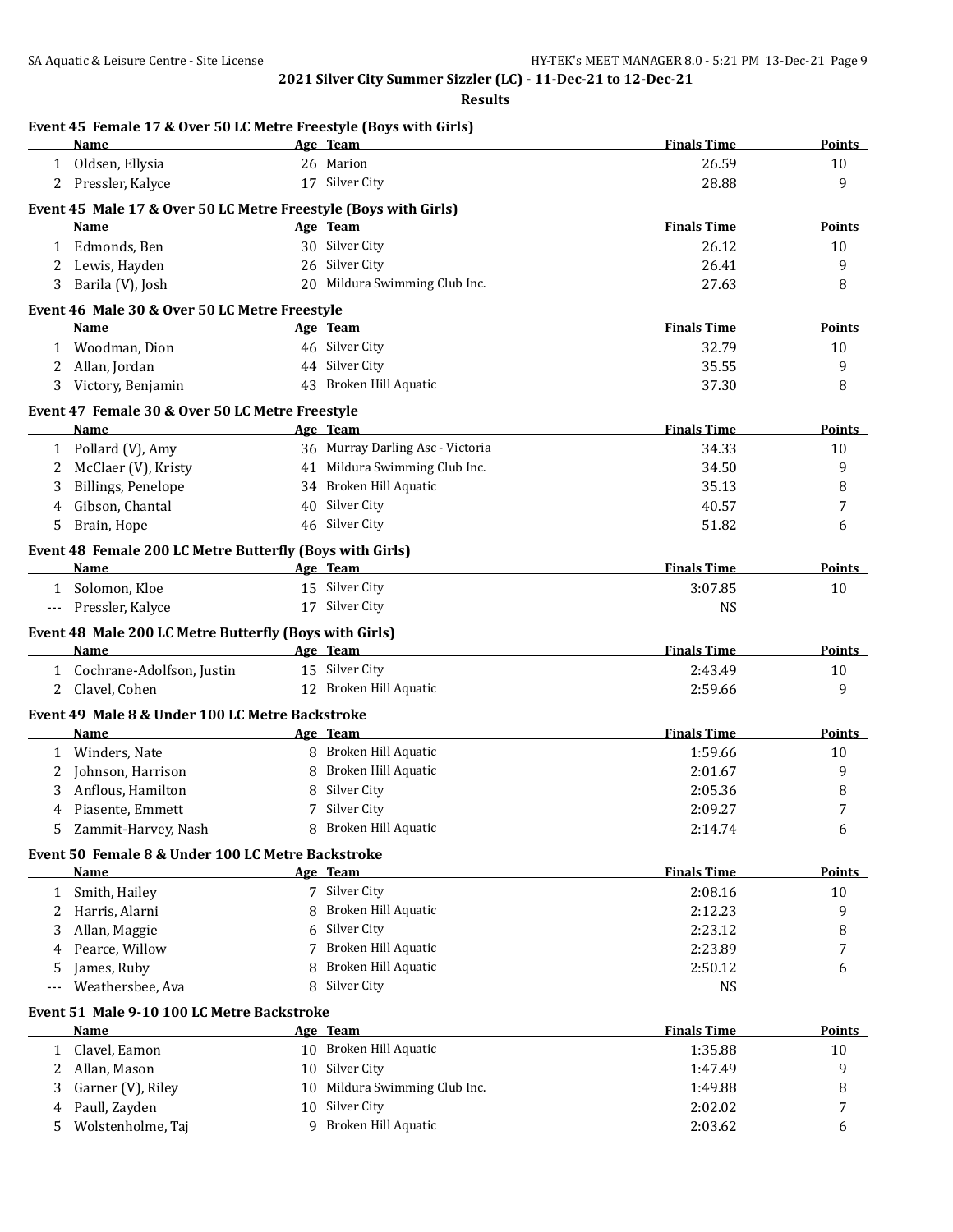|     | <b>Name</b>                                                     |    | Age Team                      | <b>Finals Time</b> | <b>Points</b> |
|-----|-----------------------------------------------------------------|----|-------------------------------|--------------------|---------------|
| 6   | Callegher, Samuel                                               |    | 10 Silver City                | 2:15.08            | 5             |
|     | Event 52 Female 9-10 100 LC Metre Backstroke                    |    |                               |                    |               |
|     | Name                                                            |    | Age Team                      | <b>Finals Time</b> | <b>Points</b> |
| 1   | Coorey, Veniece                                                 |    | 10 Silver City                | 1:36.87            | 10            |
| 2   | Cawley, Zahra                                                   |    | 10 Broken Hill Aquatic        | 1:41.69            | 9             |
| 3   | Shoobridge, Claudia                                             |    | 10 Broken Hill Aquatic        | 1:45.73            | 8             |
| 4   | Millard, Tahlia                                                 |    | 9 Broken Hill Aquatic         | 1:57.55            | 7             |
| 5   | Coorey, Amani                                                   |    | 9 Silver City                 | 1:58.58            | 6             |
| 6   | Bevan, Ellie                                                    |    | 9 Silver City                 | 2:00.82            | 5             |
| 7   | Victory, Mackenzie                                              |    | 10 Broken Hill Aquatic        | 2:04.49            | 4             |
| 8   | Victory, Willow                                                 |    | 9 Broken Hill Aquatic         | 2:09.92            | 3             |
| 9   | Pearce, Bekiah                                                  |    | 10 Broken Hill Aquatic        | 2:10.42            | 2             |
| 10  | Gibson, Molly                                                   |    | 9 Silver City                 | 2:17.98            | 1             |
| 11  | Harris, Syteva                                                  |    | 10 Broken Hill Aquatic        | 2:19.96            |               |
| 12  | Allan, Josie                                                    |    | 9 Silver City                 | 2:23.62            |               |
|     |                                                                 |    |                               |                    |               |
|     | Event 53 Male 11-12 100 LC Metre Backstroke                     |    |                               |                    |               |
|     | Name                                                            |    | Age Team                      | <b>Finals Time</b> | <b>Points</b> |
| 1   | Clavel, Cohen                                                   |    | 12 Broken Hill Aquatic        | 1:15.80            | 10            |
| 2   | Walsh, Oliver                                                   |    | 12 Broken Hill Aquatic        | 1:26.52            | 9             |
| 3   | Millard, Jack                                                   |    | 11 Broken Hill Aquatic        | 1:27.21            | 8             |
| 4   | Barratt, Max                                                    |    | 12 Silver City                | 1:36.24            | 7             |
| 5   | Barratt, Zachery                                                |    | 11 Silver City                | 1:39.76            | 6             |
| 6   | Pascoe, Fletcher                                                |    | 11 Broken Hill Aquatic        | 1:42.57            | 5             |
| 7   | Brain, Lewis                                                    | 11 | Silver City                   | 1:42.75            | 4             |
| 8   | Allan, Logan                                                    |    | 12 Silver City                | 1:52.98            | 3             |
| 9   | Johnson, Cooper                                                 | 11 | Broken Hill Aquatic           | 2:01.47            | 2             |
| --- | Johnson, Jacob                                                  |    | 12 Broken Hill Aquatic        | <b>NS</b>          |               |
|     | Event 54 Female 11-12 100 LC Metre Backstroke                   |    |                               |                    |               |
|     | Name                                                            |    | Age Team                      | <b>Finals Time</b> | <b>Points</b> |
|     | 1 Molloy, Scarlett                                              |    | 11 Silver City                | 1:23.96            | 10            |
| 2   | Garner (V), Danika                                              |    | 12 Mildura Swimming Club Inc. | 1:29.37            | 9             |
| 3   | Bevan, Sienna                                                   |    | 12 Silver City                | 1:33.61            | 8             |
| 4   | Wolstenholme, Leilani                                           |    | 12 Broken Hill Aquatic        | 1:33.86            | 7             |
| 5   | McClaer (V), Liana                                              |    | 12 Mildura Swimming Club Inc. | 1:37.31            | 6             |
| 6   | Smith, Farrah                                                   |    | 11 Broken Hill Aquatic        | 1:48.29            | 5             |
|     | Event 55 Male 13-14 100 LC Metre Backstroke                     |    |                               |                    |               |
|     | Name                                                            |    | Age Team                      | <b>Finals Time</b> | <b>Points</b> |
|     | 1 Bell (V), Max                                                 |    | 13 Mildura Swimming Club Inc. | 1:20.54            | 10            |
|     | 2 Nokes (V), Archie                                             |    | 14 Mildura Swimming Club Inc. | 1:29.09            | 9             |
| 3   | Shoobridge, Oscar                                               |    | 13 Broken Hill Aquatic        | 1:30.80            | 8             |
|     | Event 56 Female 13-14 100 LC Metre Backstroke                   |    |                               |                    |               |
|     | Name                                                            |    | Age Team                      | <b>Finals Time</b> | <b>Points</b> |
| 1   | Sultana, Molly                                                  |    | 13 Broken Hill Aquatic        | 1:25.72            | 10            |
| 2   | Allen (V), Jasmin                                               |    | 13 Mildura Swimming Club Inc. | 1:29.30            | 9             |
| 3   | Haugum, Miah-Page                                               |    | 13 Silver City                | 1:33.30            | 8             |
| 4   | Ralph, Briana                                                   |    | 13 Silver City                | 1:36.21            | 7             |
| 5   | Wenham, Esther                                                  |    | 14 Broken Hill Aquatic        | 1:42.39            | 6             |
|     |                                                                 |    |                               |                    |               |
|     | Event 57 Female 15-16 100 LC Metre Backstroke (Boys with Girls) |    |                               |                    |               |
|     | Name                                                            |    | Age Team                      | <b>Finals Time</b> | <b>Points</b> |
| 1   | Weston (V), Emily                                               |    | 16 Goulburn Asc               | 1:18.84            | 10            |
| 2   | Solomon, Kloe                                                   |    | 15 Silver City                | 1:31.15            | 9             |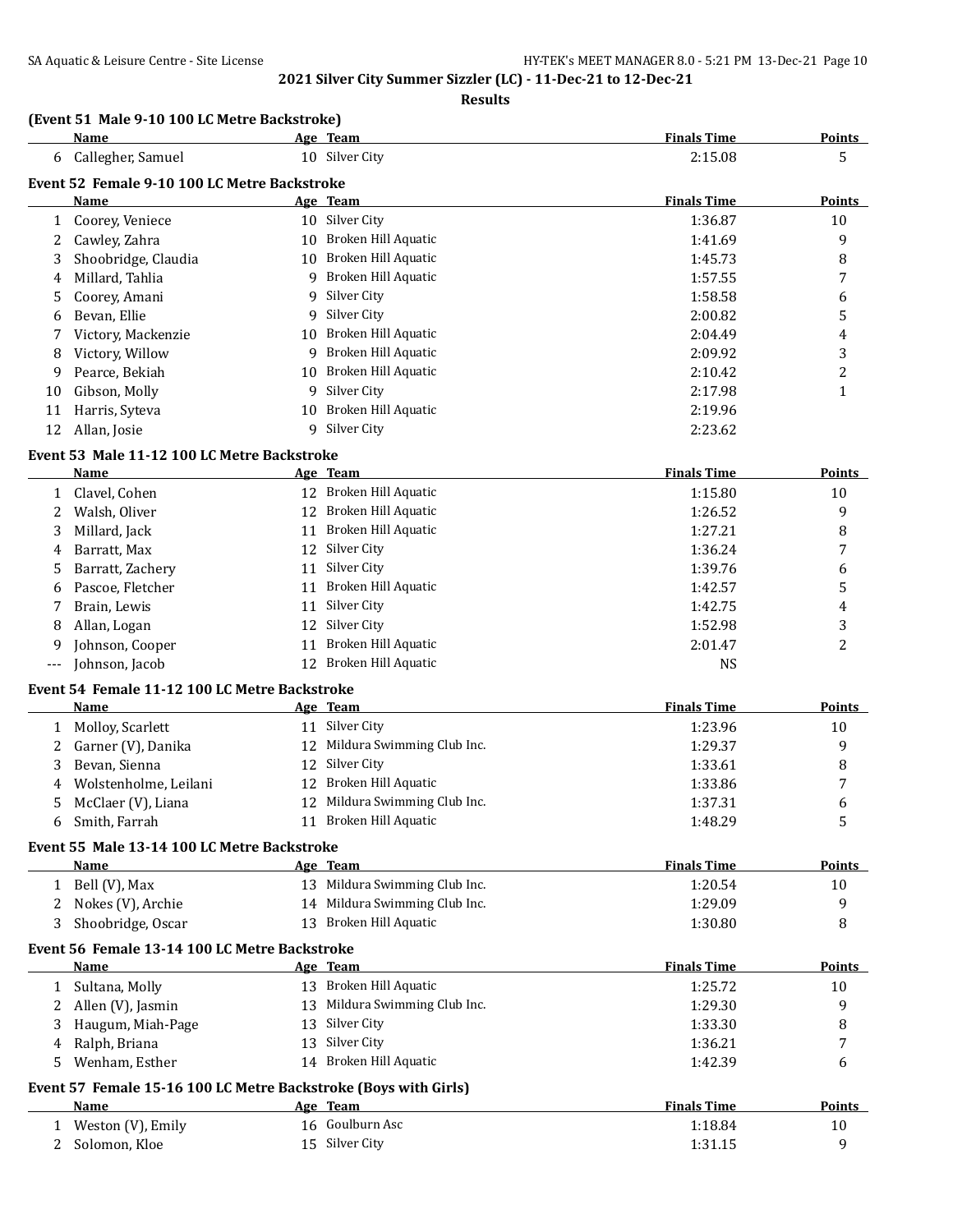| Results |
|---------|
|---------|

# **(Event 57 Female 15-16 100 LC Metre Backstroke (Boys with Girls))**

|       | <b>Name</b>                                                         |    | Age Team                      |                           | <b>Finals Time</b>       | <b>Points</b>    |
|-------|---------------------------------------------------------------------|----|-------------------------------|---------------------------|--------------------------|------------------|
| 3     | Brain, Sophia                                                       |    | 16 Silver City                |                           | 1:38.15                  | 8                |
|       | Event 57 Male 15-16 100 LC Metre Backstroke (Boys with Girls)       |    |                               |                           |                          |                  |
|       | <b>Name</b>                                                         |    | Age Team                      |                           | <b>Finals Time</b>       | <b>Points</b>    |
|       | 1 Cochrane-Adolfson, Justin                                         |    | 15 Silver City                |                           | 1:13.84                  | 10               |
| 2     | Clavel, Austin                                                      |    | 15 Broken Hill Aquatic        |                           | 1:18.95                  | 9                |
| 3     | Bell (V), James                                                     |    | 16 Mildura Swimming Club Inc. |                           | 1:31.37                  | 8                |
|       | Event 58 Female 17 & Over 100 LC Metre Backstroke (Boys with Girls) |    |                               |                           |                          |                  |
|       | Name                                                                |    | Age Team                      |                           | <b>Finals Time</b>       | <b>Points</b>    |
| 1     | Oldsen, Ellysia                                                     |    | 26 Marion                     |                           | 1:07.43                  | 10               |
| 2     | Pressler, Kalyce                                                    |    | 17 Silver City                |                           | 1:16.03                  | 9                |
| 3     | Billings, Penelope                                                  |    | 34 Broken Hill Aquatic        |                           | 1:41.00                  | 8                |
|       |                                                                     |    |                               |                           |                          |                  |
|       | Event 58 Male 17 & Over 100 LC Metre Backstroke (Boys with Girls)   |    |                               |                           |                          |                  |
|       | Name                                                                |    | Age Team                      |                           | <b>Finals Time</b>       | <b>Points</b>    |
| 1     | Edmonds, Ben                                                        |    | 30 Silver City                |                           | 1:11.87                  | 10               |
| 2     | Barila (V), Josh                                                    |    | 20 Mildura Swimming Club Inc. |                           | 1:12.70                  | 9                |
| 3     | Nokes (V), Cooper                                                   |    | 18 Mildura Swimming Club Inc. |                           | 1:17.23                  | 8                |
|       | Event 59 Male 400 LC Metre Freestyle                                |    |                               |                           |                          |                  |
|       | Name                                                                |    | Age Team                      |                           | <b>Finals Time</b>       | <b>Points</b>    |
| 1     | Cochrane-Adolfson, Justin                                           |    | 15 Silver City                |                           | 4:52.11                  | 10               |
| 2     | Clavel, Austin                                                      |    | 15 Broken Hill Aquatic        |                           | 5:14.19                  | 9                |
|       | Walsh, Oliver                                                       |    | 12 Broken Hill Aquatic        |                           | 5:53.72                  | 8                |
|       | Shoobridge, Oscar                                                   |    | 13 Broken Hill Aquatic        |                           | 6:36.47                  | 7                |
|       | Barratt, Max                                                        |    | 12 Silver City                |                           | <b>NS</b>                |                  |
| $---$ | Barratt, Zachery                                                    | 11 | Silver City                   |                           | <b>NS</b>                |                  |
|       | Event 60 Female 400 LC Metre Freestyle                              |    |                               |                           |                          |                  |
|       | Name                                                                |    | Age Team                      |                           | <b>Finals Time</b>       | Points           |
| 1     | Pressler, Kalyce                                                    |    | 17 Silver City                |                           | 5:12.61                  | 10               |
| 2     | Weston (V), Emily                                                   | 16 | Goulburn Asc                  |                           | 5:28.51                  | 9                |
| 3     | Solomon, Kloe                                                       |    | 15 Silver City                |                           | 5:34.46                  | 8                |
| 4     | Brain, Sophia                                                       | 16 | Silver City                   |                           | 5:59.93                  | 7                |
| 5     | Sultana, Molly                                                      |    | 13 Broken Hill Aquatic        |                           | 6:04.33                  | 6                |
| 6     | Coorey, Veniece                                                     |    | 10 Silver City                |                           | 6:13.68                  | 5                |
| 7     | Ralph, Briana                                                       |    | 13 Silver City                |                           | 6:20.93                  | 4                |
| 8     | Dean (V), Tully                                                     |    | 12 Mildura Swimming Club Inc. |                           | 6:33.27                  | 3                |
| 9     | Hunt (V), Annalise                                                  |    | 11 Irymple Swimming Club      |                           | 7:39.00                  | $\boldsymbol{2}$ |
|       | Wolstenholme, Leilani                                               |    | 12 Broken Hill Aquatic        |                           | <b>NS</b>                |                  |
|       | Garner (V), Danika                                                  | 12 | Mildura Swimming Club Inc.    |                           | <b>NS</b>                |                  |
|       | Haugum, Miah-Page                                                   | 13 | Silver City                   |                           | <b>NS</b>                |                  |
| $---$ | Bevan, Sienna                                                       |    | 12 Silver City                |                           | <b>NS</b>                |                  |
|       | Event 61 Mixed 200 LC Metre Freestyle Relay Family                  |    |                               |                           |                          |                  |
|       | <b>Team</b>                                                         |    | Relay                         |                           | <b>Finals Time</b>       | Points           |
| 1     | Broken Hill Aquatic                                                 |    | А                             |                           | 2:13.86                  | 20               |
|       | 1) Clavel, Austin M15                                               |    | 2) Clavel, Ben M43            | 3) Clavel, Cohen M12      | 4) Clavel, Eamon M10     |                  |
|       | 2 Silver City                                                       |    | A                             |                           | 2:49.15                  | 18               |
|       | 1) Allan, Charlotte W13                                             |    | 2) Allan, Jordan M44          | 3) Allan, Logan M12       | 4) Allan, Mason M10      |                  |
| 3     | Mildura Swimming Club Inc.                                          |    | A                             |                           | 3:02.18                  | 16               |
|       | 1) McClaer (V), Freya W10                                           |    | 2) McClaer (V), Kristy W41    | 3) McClaer (V), Liana W12 | 4) McClaer (V), Niamh W8 |                  |

## **Event 62 Male 12 & Under 50 LC Metre Freestyle Dash for Cash**

| Name          | Age Team               | <b>Finals Time</b> |
|---------------|------------------------|--------------------|
| Clavel, Cohen | 12 Broken Hill Aquatic | 28.72              |
| Walsh, Oliver | 12 Broken Hill Aquatic | 30.67              |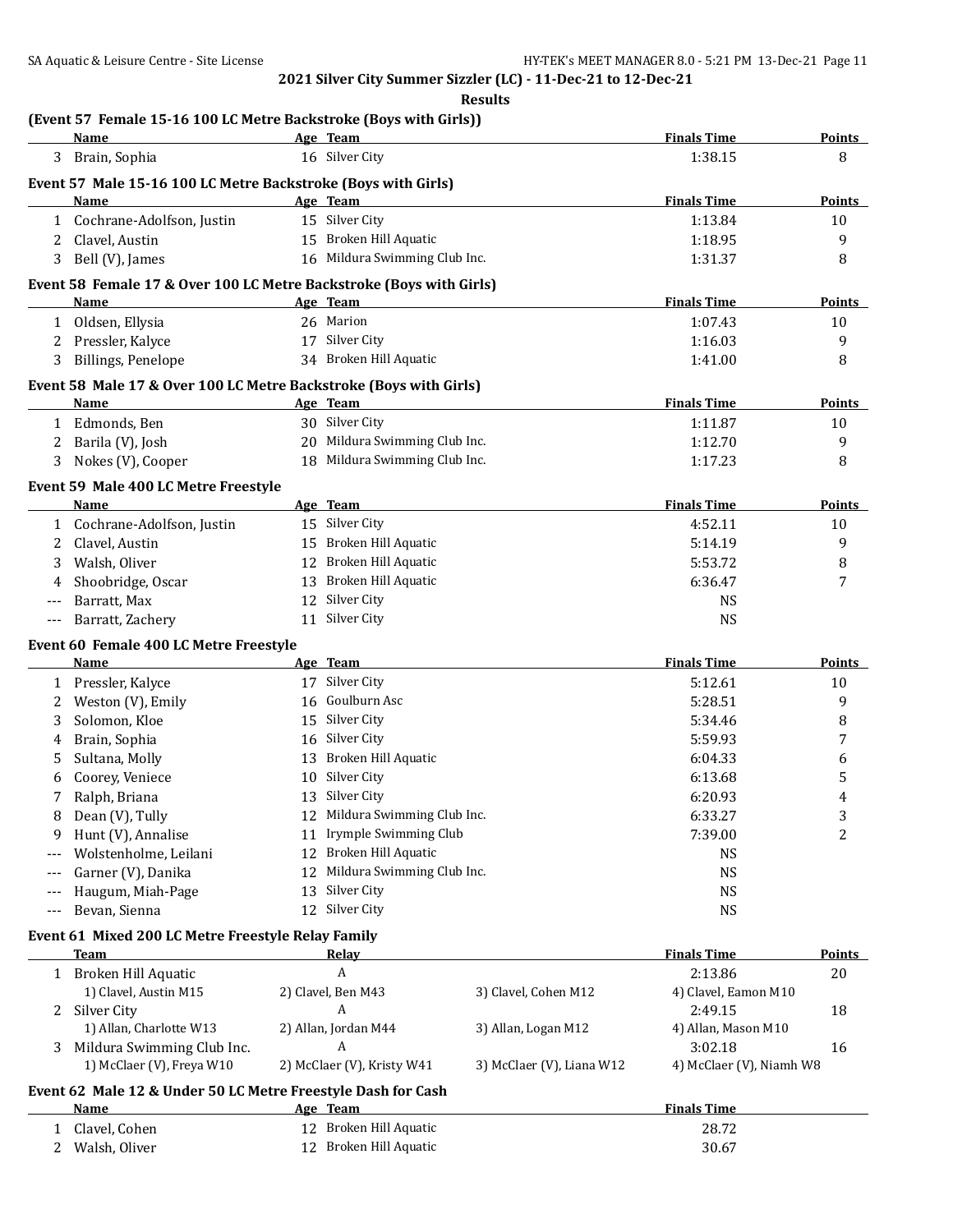## **Results**

# **(Event 62 Male 12 & Under 50 LC Metre Freestyle Dash for Cash)**

|    | Name                    |    | Age Team                      | <b>Finals Time</b> |
|----|-------------------------|----|-------------------------------|--------------------|
|    | Barratt, Max            |    | 12 Silver City                | 30.95              |
| 4  | Millard, Jack           | 11 | Broken Hill Aquatic           | 34.23              |
| 5. | Phajongdee (V), Matthew |    | 11 Robinvale Swimming Club    | 40.20              |
|    | 6 Allan, Mason          |    | 10 Silver City                | 40.70              |
|    | Brain, Lewis            |    | 11 Silver City                | 40.88              |
| 8  | Pascoe, Fletcher        | 11 | Broken Hill Aquatic           | 41.01              |
|    | --- Mills (V), Samuel   |    | 12 Mildura Swimming Club Inc. | <b>SCR</b>         |

## **Event 63 Female 12 & Under 50 LC Metre Freestyle Dash for Cash**

|   | Name                    | Age Team                      | <b>Finals Time</b> |
|---|-------------------------|-------------------------------|--------------------|
|   | 1 Garner (V), Danika    | 12 Mildura Swimming Club Inc. | 31.81              |
|   | 2 Molloy, Scarlett      | 11 Silver City                | 31.92              |
|   | 3 Wolstenholme, Leilani | 12 Broken Hill Aquatic        | 32.60              |
|   | 4 Bevan, Sienna         | 12 Silver City                | 33.91              |
|   | 5 Coorey, Veniece       | 10 Silver City                | 36.42              |
|   | 6 McClaer (V), Liana    | 12 Mildura Swimming Club Inc. | 37.55              |
|   | 7 Cawley, Zahra         | 10 Broken Hill Aquatic        | 37.98              |
| 8 | Dean (V), Tully         | 12 Mildura Swimming Club Inc. | 39.24              |

## **Event 64 Male 13 & Over 50 LC Metre Freestyle Dash for Cash**

|   | Name                        |    | Age Team                      | <b>Finals Time</b> |
|---|-----------------------------|----|-------------------------------|--------------------|
|   | Edmonds, Ben                |    | 30 Silver City                | 25.67              |
|   | 2 Lewis, Hayden             |    | 26 Silver City                | 25.92              |
|   | 3 Allen (V), Willem         |    | 15 Caulfield Aquatics         | 26.01              |
|   | 4 Cochrane-Adolfson, Justin |    | 15 Silver City                | 26.37              |
|   | 5 Barila (V), Josh          |    | 20 Mildura Swimming Club Inc. | 27.86              |
|   | 6 Clavel, Austin            |    | 15 Broken Hill Aquatic        | 28.25              |
|   | 7 Bell (V), Max             | 13 | Mildura Swimming Club Inc.    | 29.48              |
| 8 | Wolstenholme, Dylan         |    | 16 Broken Hill Aquatic        | 38.11              |

#### **Event 65 Female 13 & Over 50 LC Metre Freestyle Dash for Cash**

|   | Name                   |    | Age Team                         | <b>Finals Time</b> |
|---|------------------------|----|----------------------------------|--------------------|
|   | Oldsen, Ellysia        |    | 26 Marion                        | 26.41              |
|   | 2 Pressler, Kalyce     | 17 | Silver City                      | 28.63              |
|   | 3 Weston (V), Emily    |    | 16 Goulburn Asc                  | 30.64              |
|   | 4 Allen (V), Jasmin    |    | 13 Mildura Swimming Club Inc.    | 32.11              |
|   | 5 Sultana, Molly       |    | 13 Broken Hill Aquatic           | 33.77              |
|   | 6 Neyland (V), Rhianna |    | 14 Mildura Swimming Club Inc.    | 33.93              |
|   | Solomon, Kloe          |    | 15 Silver City                   | 34.08              |
| 8 | Pollard (V), Amy       |    | 36 Murray Darling Asc - Victoria | 34.40              |

### **Event 66 Female 6 & Under 50 LC Metre Backstroke (Boys with Girls)**

| <b>Name</b>                                                                                                                     | Age Team      | <b>Finals Time</b> | <b>Points</b> |  |  |
|---------------------------------------------------------------------------------------------------------------------------------|---------------|--------------------|---------------|--|--|
| Allan, Maggie                                                                                                                   | 6 Silver City | 1:07.69            | 10            |  |  |
| 2 Hoysted, Maya                                                                                                                 | 6 Silver City | 1:16.11            |               |  |  |
| <b>B</b> <i>issaul sou</i> l watching the find the film of the model of the model of the model of the model of the model of the |               |                    |               |  |  |

#### **Event 66 Male 6 & Under 50 LC Metre Backstroke (Boys with Girls)**

|       | <b>Name</b>     | Age | <b>Team</b>           | <b>Finals Time</b> | Points |
|-------|-----------------|-----|-----------------------|--------------------|--------|
|       | Millard, Archer |     | 5 Broken Hill Aquatic | 1:07.14            | 10     |
|       | 2 Smith, Ayrton |     | Broken Hill Aquatic   | 1:35.24            |        |
| $---$ | Winders, Jordan |     | 6 Broken Hill Aquatic | NS                 |        |
| $---$ | Bush, Carter    |     | Broken Hill Aquatic   | NS                 |        |

## **Event 67 Male 7-8 50 LC Metre Backstroke**

| Name               | Age Team              | <b>Finals Time</b> | <b>Points</b> |
|--------------------|-----------------------|--------------------|---------------|
| Dall'Armi, Patrick | 8 Broken Hill Aquatic | 50.49              | 10            |
| Anflous. Hamilton  | 8 Silver City         | 52.09              |               |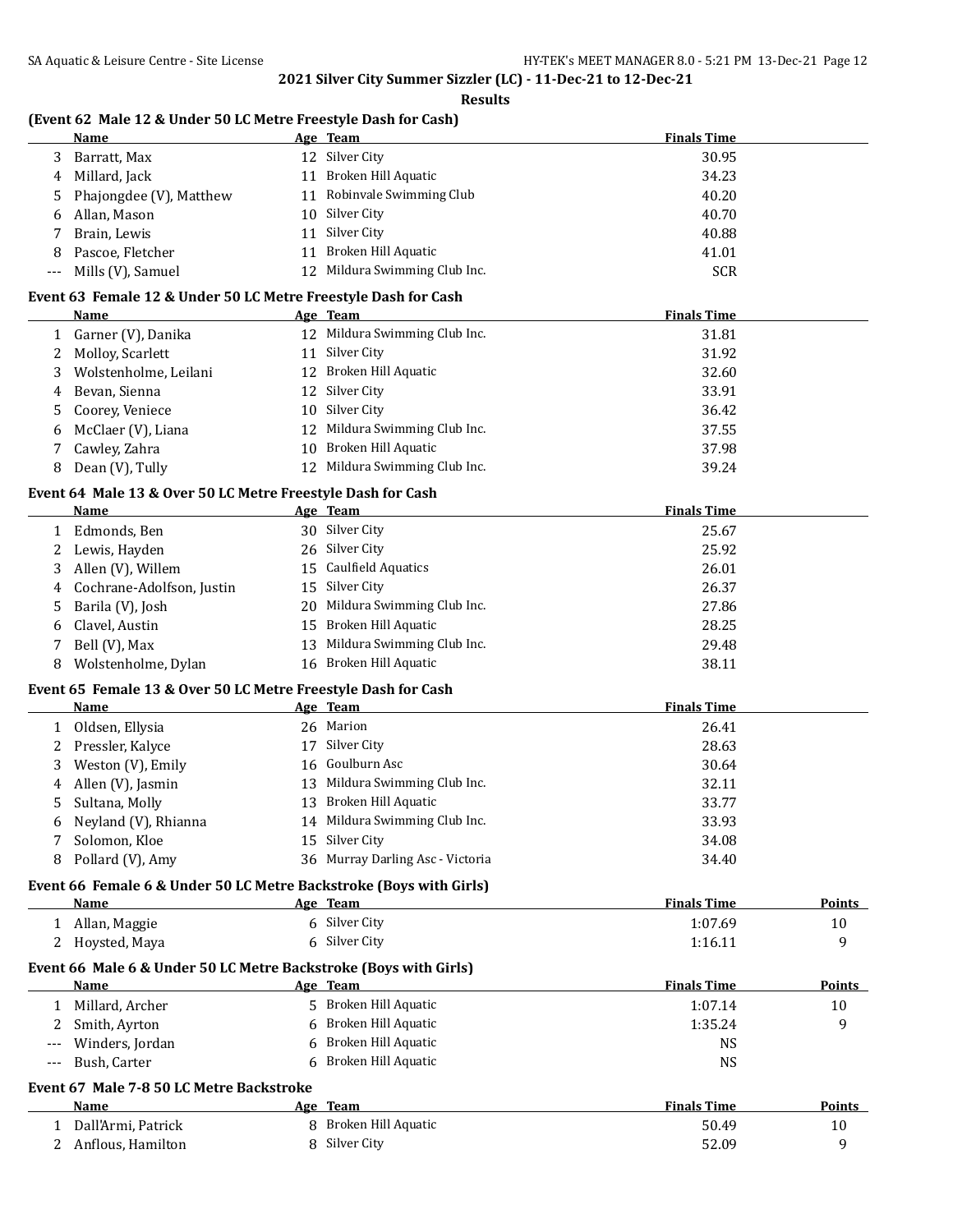### **Results**

# **(Event 67 Male 7-8 50 LC Metre Backstroke)**

|    | Name                    | Age Team                     | <b>Finals Time</b> | <b>Points</b> |
|----|-------------------------|------------------------------|--------------------|---------------|
|    | 3 Giuliani (V), Etienne | 8 Mildura Swimming Club Inc. | 53.97              | 8             |
| 4  | Walsh, Harry            | 8 Broken Hill Aquatic        | 54.17              |               |
|    | 5 Winders, Nate         | 8 Broken Hill Aquatic        | 54.20              | 6             |
| 6  | Johnson, Harrison       | 8 Broken Hill Aquatic        | 54.92              |               |
|    | Zammit-Harvey, Nash     | 8 Broken Hill Aquatic        | 57.71              | 4             |
| 8  | Piasente, Emmett        | 7 Silver City                | 1:00.81            | 3             |
| 9  | Hunt (V), Nate          | 7 Irymple Swimming Club      | 1:03.30            |               |
| 10 | Bush, Cooper            | Broken Hill Aquatic          | 1:13.46            |               |

# **Event 68 Female 7-8 50 LC Metre Backstroke**

|       | Name                  |   | Age Team                        | <b>Finals Time</b> | <b>Points</b> |
|-------|-----------------------|---|---------------------------------|--------------------|---------------|
|       | Smith, Hailey         | 7 | Silver City                     | 56.62              | 10            |
|       | Harris, Alarni        |   | 8 Broken Hill Aquatic           | 59.87              | 9             |
| 3     | McClaer (V), Niamh    |   | 8 Mildura Swimming Club Inc.    | 1:00.84            | 8             |
| 4     | Pearce, Willow        |   | Broken Hill Aquatic             | 1:05.15            |               |
|       | 5 Pollard (V), Sophie |   | 8 Murray Darling Asc - Victoria | 1:07.50            | 6             |
| 6     | Lloyde, Esta          |   | 8 Broken Hill Aquatic           | 1:14.81            | 5             |
|       | James, Ruby           |   | 8 Broken Hill Aquatic           | 1:15.40            | 4             |
| $---$ | Gall, Georgina        |   | 8 Silver City                   | NS                 |               |
|       | --- Weathersbee, Ava  |   | 8 Silver City                   | NS                 |               |

## **Event 69 Male 9-10 50 LC Metre Backstroke**

| Name                |   | Age Team                      | <b>Finals Time</b> | <b>Points</b> |
|---------------------|---|-------------------------------|--------------------|---------------|
| 1 Clavel, Eamon     |   | 10 Broken Hill Aquatic        | 43.77              | 10            |
| 2 Allan, Mason      |   | 10 Silver City                | 46.30              | q             |
| 3 Garner (V), Riley |   | 10 Mildura Swimming Club Inc. | 46.41              |               |
| 4 Wolstenholme, Taj | Q | Broken Hill Aquatic           | 54.70              | 7             |
| 5 Paull, Zayden     |   | 10 Silver City                | 56.70              | h             |
| 6 Callegher, Samuel |   | 10 Silver City                | 59.84              |               |

## **Event 70 Female 9-10 50 LC Metre Backstroke**

|     | <b>Name</b>                                |    | Age Team                      | <b>Finals Time</b> | <b>Points</b> |
|-----|--------------------------------------------|----|-------------------------------|--------------------|---------------|
| 1   | Coorey, Veniece                            | 10 | Silver City                   | 44.38              | 10            |
| 2   | Shoobridge, Claudia                        | 10 | Broken Hill Aquatic           | 44.61              | 9             |
| 3   | Cawley, Zahra                              | 10 | Broken Hill Aquatic           | 45.22              | 8             |
| 4   | Bevan, Ellie                               | 9  | Silver City                   | 49.91              | 7             |
| 5   | Millard, Tahlia                            | 9  | Broken Hill Aquatic           | 50.83              | 6             |
| 6   | Weston (V), Lucy                           | 10 | Goulburn Asc                  | 51.51              | 5             |
|     | Coorey, Amani                              | 9  | Silver City                   | 54.84              | 4             |
| 8   | Rynne, Sienna                              | 10 | Silver City                   | 55.31              | 3             |
| 9   | Cock (V), Elsie                            | 9  | Murray Darling Asc - Victoria | 55.64              | 2             |
| 10  | Victory, Mackenzie                         | 10 | Broken Hill Aquatic           | 56.08              | $\mathbf{1}$  |
| 11  | Bromson, Isla                              | 10 | Silver City                   | 56.94              |               |
| 12  | Pearce, Bekiah                             | 10 | Broken Hill Aquatic           | 57.18              |               |
| 13  | Victory, Willow                            | 9  | Broken Hill Aquatic           | 57.70              |               |
| 14  | Gibson, Molly                              | 9  | Silver City                   | 58.85              |               |
| 15  | Shoobridge, Emily                          | 9  | Broken Hill Aquatic           | 1:01.29            |               |
| 16  | Harris, Syteva                             | 10 | Broken Hill Aquatic           | 1:04.30            |               |
| 17  | McClaer (V), Freya                         | 10 | Mildura Swimming Club Inc.    | 1:04.76            |               |
| 18  | Allan, Josie                               | 9  | Silver City                   | 1:05.78            |               |
| 19  | Lewis, Ava                                 | 9  | Broken Hill Aquatic           | 1:05.96            |               |
| 20  | Earle (V), Amber                           | 10 | Irymple Swimming Club         | 1:09.10            |               |
| --- | Barila (V), Rubi                           | 10 | Mildura Swimming Club Inc.    | <b>NS</b>          |               |
|     | Event 71 Male 11-12 50 LC Metre Backstroke |    |                               |                    |               |
|     | Name                                       |    | Age Team                      | <b>Finals Time</b> | <b>Points</b> |
| 1   | Clavel, Cohen                              |    | 12 Broken Hill Aquatic        | 32.95              | 10            |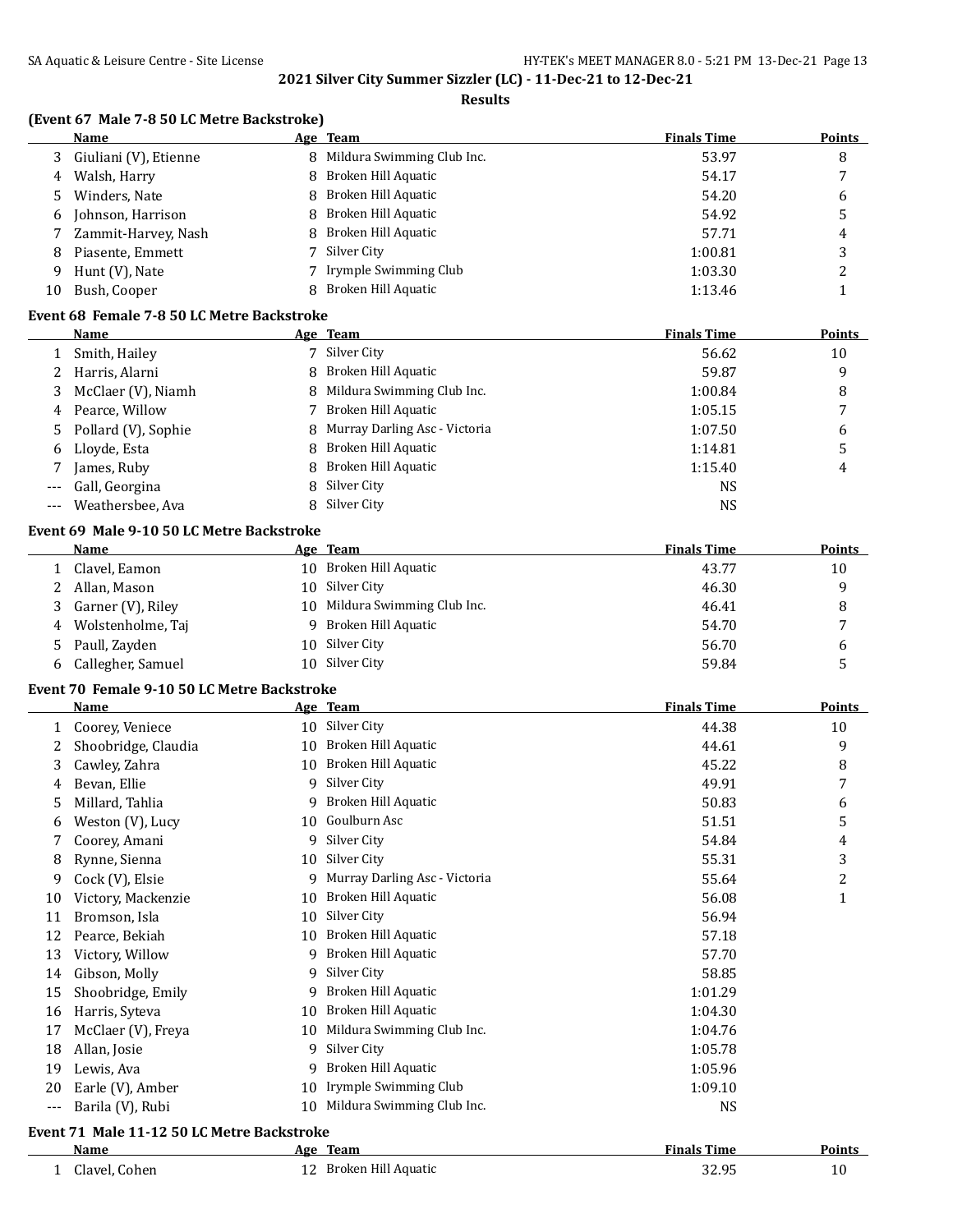### **Results**

# **(Event 71 Male 11-12 50 LC Metre Backstroke)**

|    | Name                                         |    | Age Team                   | <b>Finals Time</b> | <b>Points</b> |
|----|----------------------------------------------|----|----------------------------|--------------------|---------------|
|    | Walsh, Oliver                                | 12 | Broken Hill Aquatic        | 38.41              | 9             |
| 3  | Millard, Jack                                | 11 | Broken Hill Aquatic        | 39.04              | 8             |
| 4  | Barratt, Max                                 | 12 | Silver City                | 39.58              | 7             |
| 5. | Barratt, Zachery                             | 11 | Silver City                | 45.59              | 6             |
| 6  | Phajongdee (V), Matthew                      | 11 | Robinvale Swimming Club    | 47.64              | 5             |
|    | Allan, Logan                                 | 12 | Silver City                | 48.21              | 4             |
| 8  | Brain, Lewis                                 | 11 | Silver City                | 49.98              | 3             |
| 9  | Johnson, Cooper                              | 11 | Broken Hill Aquatic        | 55.20              | 2             |
| 10 | Johnson, Jacob                               | 12 | Broken Hill Aquatic        | 57.29              |               |
| 11 | Carter, West                                 | 11 | Broken Hill Aquatic        | 1:03.09            |               |
| 12 | DallArmi, James                              | 11 | Broken Hill Aquatic        | 1:10.31            |               |
|    | Event 72 Female 11-12 50 LC Metre Backstroke |    |                            |                    |               |
|    | Name                                         |    | Age Team                   | <b>Finals Time</b> | <b>Points</b> |
|    | Molloy, Scarlett                             | 11 | Silver City                | 38.29              | 10            |
|    | Wolstenholme, Leilani                        | 12 | Broken Hill Aquatic        | 39.37              | 9             |
| 3  | Garner (V), Danika                           | 12 | Mildura Swimming Club Inc. | 39.87              | 8             |

|    | Bevan, Sienna            | 12 Silver City                | 43.51 |   |
|----|--------------------------|-------------------------------|-------|---|
|    | 5 McClaer (V), Liana     | 12 Mildura Swimming Club Inc. | 44.58 |   |
| 6. | Smith. Farrah            | Broken Hill Aquatic           | 48.67 |   |
|    | Giuliani (V), Talya Dale | 11 Mildura Swimming Club Inc. | 49.32 | 4 |
|    | Hunt (V), Annalise       | Irymple Swimming Club         | 49.49 |   |
|    |                          |                               |       |   |

## **Event 73 Male 13-14 50 LC Metre Backstroke**

| <b>Name</b>         | Age Team                      | <b>Finals Time</b> | Points |
|---------------------|-------------------------------|--------------------|--------|
| Bell (V), Max       | 13 Mildura Swimming Club Inc. | 34.98              | 10     |
| 2 Shoobridge, Oscar | 13 Broken Hill Aquatic        | 40.13              |        |
| Piasente, Dalton    | 13 Silver City                | 43.72              |        |
| Earle (V), Cooper   | 13 Irymple Swimming Club      | 51.81              |        |
|                     |                               |                    |        |

## **Event 74 Female 13-14 50 LC Metre Backstroke**

|    | Name                |    | Age Team                      | <b>Finals Time</b> | <b>Points</b> |
|----|---------------------|----|-------------------------------|--------------------|---------------|
|    | Sultana, Molly      | 13 | Broken Hill Aquatic           | 38.20              | 10            |
|    | 2 Allen (V), Jasmin |    | 13 Mildura Swimming Club Inc. | 39.19              |               |
| 3  | Haugum, Miah-Page   |    | 13 Silver City                | 40.24              |               |
| 4  | Ralph, Briana       |    | 13 Silver City                | 42.67              | 7             |
| 5. | Wenham, Esther      |    | 14 Broken Hill Aquatic        | 46.11              |               |
|    | Allan, Charlotte    |    | 13 Silver City                | 50.72              |               |

## **Event 75 Female 15-16 50 LC Metre Backstroke (Boys with Girls)**

| Name              | Age Team        | <b>Finals Time</b> | <b>Points</b> |
|-------------------|-----------------|--------------------|---------------|
| Weston (V), Emily | 16 Goulburn Asc | 37.52              | 10            |
| Brain, Sophia     | 16 Silver City  | 41.84              |               |
| Solomon, Kloe     | 15 Silver City  | 42.78              |               |

## **Event 75 Male 15-16 50 LC Metre Backstroke (Boys with Girls)**

| Name                        | Age Team                      | <b>Finals Time</b> | <b>Points</b> |
|-----------------------------|-------------------------------|--------------------|---------------|
| Clavel, Austin              | 15 Broken Hill Aquatic        | 32.68              | 10            |
| 2 Bell (V), James           | 16 Mildura Swimming Club Inc. | 33.06              |               |
| 3 Cochrane-Adolfson, Justin | 15 Silver City                | 33.11              |               |
| 4 Nokes (V), Riley          | 15 Mildura Swimming Club Inc. | 42.07              | -             |

# **Event 76 Female 17 & Over 50 LC Metre Backstroke (Boys with Girls)**

| Name               | Age Team       | <b>Finals Time</b> | Points |
|--------------------|----------------|--------------------|--------|
| Oldsen, Ellysia    | 26 Marion      | 30.67              | 10     |
| 2 Pressler, Kalyce | 17 Silver City | 33.20              |        |
| Scott, Jade        | 18 Silver City | 37.94              |        |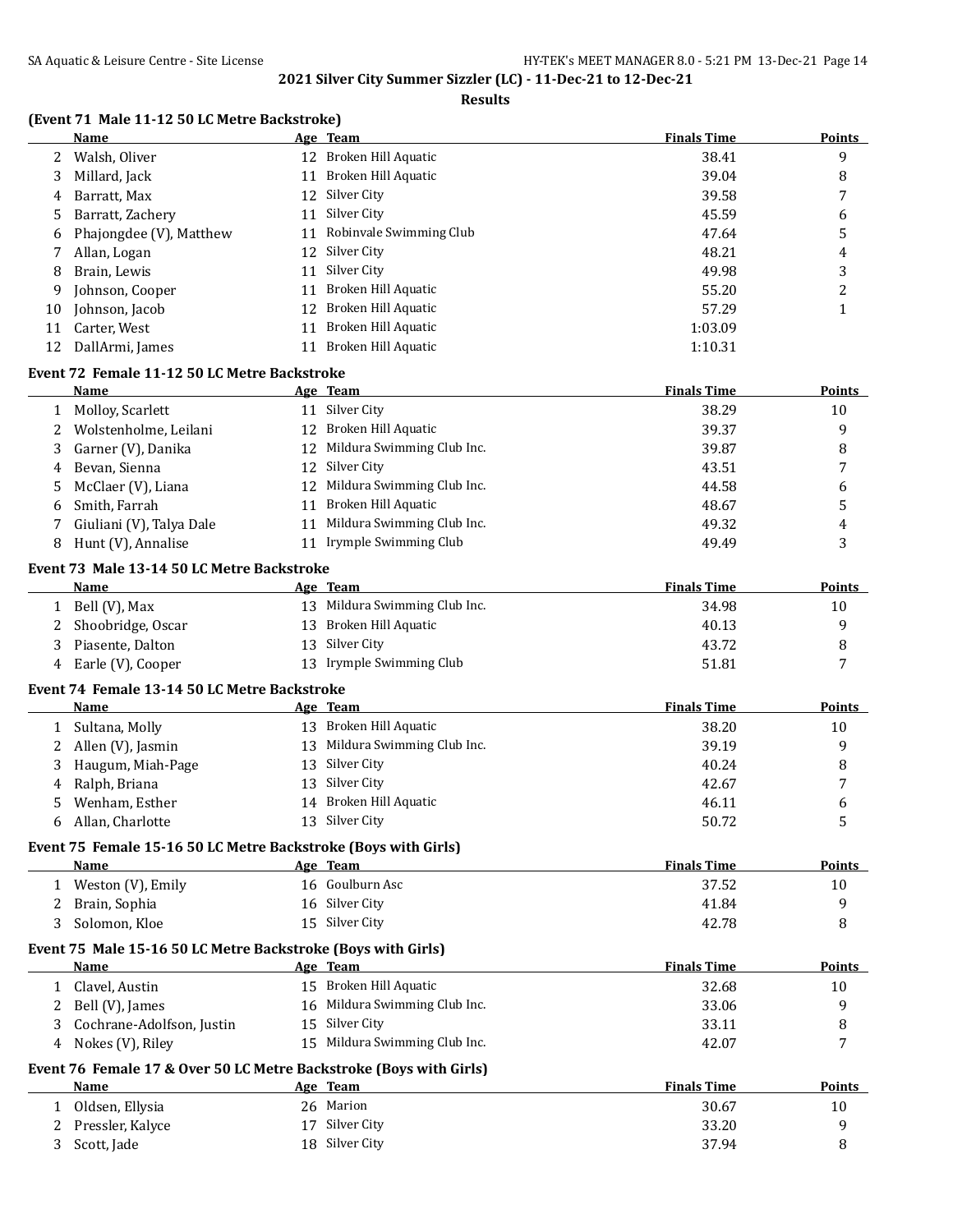|              | SA Aquatic & Leisure Centre - Site License                       |    |                                                                                 | HY-TEK's MEET MANAGER 8.0 - 5:21 PM 13-Dec-21 Page 15 |                |
|--------------|------------------------------------------------------------------|----|---------------------------------------------------------------------------------|-------------------------------------------------------|----------------|
|              |                                                                  |    | 2021 Silver City Summer Sizzler (LC) - 11-Dec-21 to 12-Dec-21<br><b>Results</b> |                                                       |                |
|              | Event 76 Male 17 & Over 50 LC Metre Backstroke (Boys with Girls) |    |                                                                                 |                                                       |                |
|              | Name                                                             |    | Age Team<br>30 Silver City                                                      | <b>Finals Time</b>                                    | Points         |
|              | 1 Edmonds, Ben                                                   |    |                                                                                 | 29.75                                                 | 10             |
| 2            | Lewis, Hayden                                                    |    | 26 Silver City<br>20 Mildura Swimming Club Inc.                                 | 30.82<br>32.76                                        | 9              |
| 3            | Barila (V), Josh                                                 |    |                                                                                 |                                                       | 8              |
|              | Event 77 Male 30 & Over 50 LC Metre Backstroke                   |    |                                                                                 |                                                       |                |
|              | Name                                                             |    | Age Team                                                                        | <b>Finals Time</b>                                    | Points         |
| 1            | Woodman, Dion                                                    |    | 46 Silver City                                                                  | 39.10                                                 | 10             |
| 2            | Allan, Jordan<br>Victory, Benjamin                               |    | 44 Silver City<br>43 Broken Hill Aquatic                                        | 46.09                                                 | 9              |
| 3            |                                                                  |    |                                                                                 | 49.95                                                 | 8              |
|              | Event 78 Female 30 & Over 50 LC Metre Backstroke                 |    |                                                                                 |                                                       |                |
|              | <b>Name</b>                                                      |    | Age Team                                                                        | <b>Finals Time</b>                                    | <b>Points</b>  |
|              | 1 McClaer (V), Kristy                                            |    | 41 Mildura Swimming Club Inc.<br>34 Broken Hill Aquatic                         | 41.16                                                 | 10             |
|              | Billings, Penelope                                               |    |                                                                                 | 43.72                                                 | 9              |
| 3            | Gibson, Chantal                                                  |    | 40 Silver City<br>36 Murray Darling Asc - Victoria                              | 46.91<br>48.01                                        | 8<br>7         |
| 4            | Pollard (V), Amy<br>Brain, Hope                                  |    | 46 Silver City                                                                  | <b>NS</b>                                             |                |
|              |                                                                  |    |                                                                                 |                                                       |                |
|              | Event 79 Male 200 LC Metre Breaststroke                          |    |                                                                                 |                                                       |                |
|              | Name                                                             |    | Age Team                                                                        | <b>Finals Time</b>                                    | <b>Points</b>  |
|              | 1 Allen (V), Willem                                              |    | 15 Caulfield Aquatics<br>15 Silver City                                         | 2:36.32                                               | 10             |
| 2            | Cochrane-Adolfson, Justin                                        |    | 20 Mildura Swimming Club Inc.                                                   | 2:52.30                                               | 9              |
| 3            | Barila (V), Josh<br>Walsh, Oliver                                |    | 12 Broken Hill Aquatic                                                          | 2:52.48<br>3:26.23                                    | 8              |
| 4            |                                                                  |    | Mildura Swimming Club Inc.                                                      |                                                       | 7              |
| 5            | Nokes (V), Riley                                                 | 15 | Mildura Swimming Club Inc.                                                      | 3:26.54                                               | 6              |
| 6<br>7       | Nokes (V), Archie<br>Wolstenholme, Dylan                         | 14 | 16 Broken Hill Aquatic                                                          | 3:28.94<br>3:31.83                                    | 5<br>4         |
| 8            | Shoobridge, Oscar                                                |    | 13 Broken Hill Aquatic                                                          | 3:33.15                                               | 3              |
| 9            | Millard, Jack                                                    | 11 | Broken Hill Aquatic                                                             | 3:39.04                                               | $\overline{c}$ |
| 10           | Brain, Lewis                                                     | 11 | Silver City                                                                     | 4:20.78                                               | $\mathbf{1}$   |
| $---$        | Barratt, Max                                                     |    | 12 Silver City                                                                  | <b>NS</b>                                             |                |
|              | Callegher, Samuel                                                |    | 10 Silver City                                                                  | <b>NS</b>                                             |                |
|              |                                                                  |    |                                                                                 |                                                       |                |
|              | Event 80 Female 200 LC Metre Breaststroke<br><b>Name</b>         |    | Age Team                                                                        | <b>Finals Time</b>                                    | <b>Points</b>  |
| $\mathbf{1}$ | Pressler, Kalyce                                                 |    | 17 Silver City                                                                  | 2:42.13                                               | 10             |
| 2            | Allen (V), Jasmin                                                | 13 | Mildura Swimming Club Inc.                                                      | 3:21.34                                               | 9              |
| 3            | Brain, Sophia                                                    | 16 | Silver City                                                                     | 3:24.32                                               | 8              |
| 4            | Bevan, Sienna                                                    | 12 | Silver City                                                                     | 3:28.37                                               | 7              |
| 5            | Neyland (V), Rhianna                                             | 14 | Mildura Swimming Club Inc.                                                      | 3:30.49                                               | 6              |
| 6            | Wenham, Esther                                                   | 14 | Broken Hill Aquatic                                                             | 3:39.26                                               | 5              |
| 7            | Solomon, Kloe                                                    | 15 | Silver City                                                                     | 3:40.46                                               | 4              |
| 8            | Sultana, Molly                                                   | 13 | Broken Hill Aquatic                                                             | 3:47.18                                               | 3              |
| 9            | Smith, Farrah                                                    | 11 | Broken Hill Aquatic                                                             | 4:01.43                                               | 2              |
| 10           | Shoobridge, Claudia                                              | 10 | Broken Hill Aquatic                                                             | 4:18.51                                               | $\mathbf{1}$   |
| $---$        | Molloy, Scarlett                                                 | 11 | Silver City                                                                     | X3:17.28                                              |                |
| ---          | Wolstenholme, Leilani                                            | 12 | Broken Hill Aquatic                                                             | <b>NS</b>                                             |                |
| ---          | Harris, Alarni                                                   | 8  | Broken Hill Aquatic                                                             | <b>NS</b>                                             |                |
| $---$        | Harris, Syteva                                                   |    | 10 Broken Hill Aquatic                                                          | <b>NS</b>                                             |                |
|              | Event 81 Female 9-10 100 LC Metre Butterfly (Boys with Girls)    |    |                                                                                 |                                                       |                |
|              | Name                                                             |    | Age Team                                                                        | <b>Finals Time</b>                                    | Points         |
| 1            | Coorey, Veniece                                                  |    | 10 Silver City                                                                  | 1:34.72                                               | 10             |
| 2            | Cawley, Zahra                                                    |    | 10 Broken Hill Aquatic                                                          | 1:45.71                                               | 9              |
|              | Victory, Willow                                                  |    | 9 Broken Hill Aquatic                                                           | 2:14.16                                               | 8              |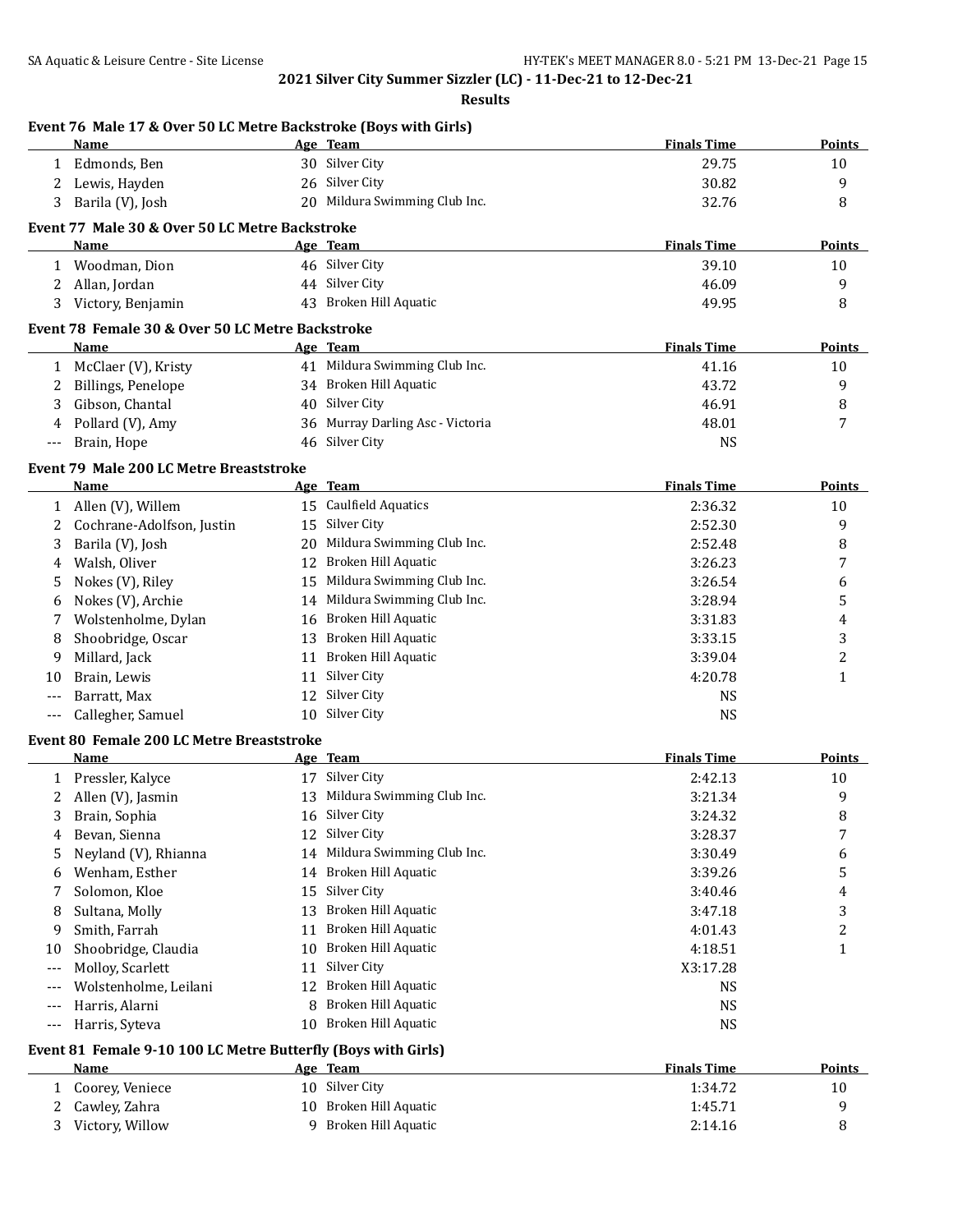|                               | <b>Finals Time</b>                                                                                                                                                                                                                                                                                                                                                                                                                                                                                                                                                                                                                                                                                                                                                                                                                                                                                                                                                                                                                                                                      | Points                                                                                                                                                                       |
|-------------------------------|-----------------------------------------------------------------------------------------------------------------------------------------------------------------------------------------------------------------------------------------------------------------------------------------------------------------------------------------------------------------------------------------------------------------------------------------------------------------------------------------------------------------------------------------------------------------------------------------------------------------------------------------------------------------------------------------------------------------------------------------------------------------------------------------------------------------------------------------------------------------------------------------------------------------------------------------------------------------------------------------------------------------------------------------------------------------------------------------|------------------------------------------------------------------------------------------------------------------------------------------------------------------------------|
| 10 Silver City                | 2:10.73                                                                                                                                                                                                                                                                                                                                                                                                                                                                                                                                                                                                                                                                                                                                                                                                                                                                                                                                                                                                                                                                                 | 10                                                                                                                                                                           |
|                               |                                                                                                                                                                                                                                                                                                                                                                                                                                                                                                                                                                                                                                                                                                                                                                                                                                                                                                                                                                                                                                                                                         |                                                                                                                                                                              |
|                               | <b>Finals Time</b>                                                                                                                                                                                                                                                                                                                                                                                                                                                                                                                                                                                                                                                                                                                                                                                                                                                                                                                                                                                                                                                                      | <b>Points</b>                                                                                                                                                                |
|                               |                                                                                                                                                                                                                                                                                                                                                                                                                                                                                                                                                                                                                                                                                                                                                                                                                                                                                                                                                                                                                                                                                         | 10                                                                                                                                                                           |
|                               |                                                                                                                                                                                                                                                                                                                                                                                                                                                                                                                                                                                                                                                                                                                                                                                                                                                                                                                                                                                                                                                                                         | 9                                                                                                                                                                            |
| 12 Broken Hill Aquatic        | <b>NS</b>                                                                                                                                                                                                                                                                                                                                                                                                                                                                                                                                                                                                                                                                                                                                                                                                                                                                                                                                                                                                                                                                               |                                                                                                                                                                              |
|                               |                                                                                                                                                                                                                                                                                                                                                                                                                                                                                                                                                                                                                                                                                                                                                                                                                                                                                                                                                                                                                                                                                         |                                                                                                                                                                              |
| Age Team                      | <b>Finals Time</b>                                                                                                                                                                                                                                                                                                                                                                                                                                                                                                                                                                                                                                                                                                                                                                                                                                                                                                                                                                                                                                                                      | <b>Points</b>                                                                                                                                                                |
| 12 Broken Hill Aquatic        | 1:10.50                                                                                                                                                                                                                                                                                                                                                                                                                                                                                                                                                                                                                                                                                                                                                                                                                                                                                                                                                                                                                                                                                 | 10                                                                                                                                                                           |
| 12 Silver City                | 1:27.94                                                                                                                                                                                                                                                                                                                                                                                                                                                                                                                                                                                                                                                                                                                                                                                                                                                                                                                                                                                                                                                                                 | 9                                                                                                                                                                            |
| 11 Broken Hill Aquatic        | 1:40.09                                                                                                                                                                                                                                                                                                                                                                                                                                                                                                                                                                                                                                                                                                                                                                                                                                                                                                                                                                                                                                                                                 | 8                                                                                                                                                                            |
| 11 Silver City                | 1:48.91                                                                                                                                                                                                                                                                                                                                                                                                                                                                                                                                                                                                                                                                                                                                                                                                                                                                                                                                                                                                                                                                                 | 7                                                                                                                                                                            |
|                               |                                                                                                                                                                                                                                                                                                                                                                                                                                                                                                                                                                                                                                                                                                                                                                                                                                                                                                                                                                                                                                                                                         |                                                                                                                                                                              |
| Age Team                      | <b>Finals Time</b>                                                                                                                                                                                                                                                                                                                                                                                                                                                                                                                                                                                                                                                                                                                                                                                                                                                                                                                                                                                                                                                                      | <b>Points</b>                                                                                                                                                                |
| 13 Silver City                | 1:54.51                                                                                                                                                                                                                                                                                                                                                                                                                                                                                                                                                                                                                                                                                                                                                                                                                                                                                                                                                                                                                                                                                 | 10                                                                                                                                                                           |
| 13 Silver City                | <b>NS</b>                                                                                                                                                                                                                                                                                                                                                                                                                                                                                                                                                                                                                                                                                                                                                                                                                                                                                                                                                                                                                                                                               |                                                                                                                                                                              |
|                               |                                                                                                                                                                                                                                                                                                                                                                                                                                                                                                                                                                                                                                                                                                                                                                                                                                                                                                                                                                                                                                                                                         |                                                                                                                                                                              |
|                               | <b>Finals Time</b>                                                                                                                                                                                                                                                                                                                                                                                                                                                                                                                                                                                                                                                                                                                                                                                                                                                                                                                                                                                                                                                                      | Points                                                                                                                                                                       |
| 13 Mildura Swimming Club Inc. | 1:27.83                                                                                                                                                                                                                                                                                                                                                                                                                                                                                                                                                                                                                                                                                                                                                                                                                                                                                                                                                                                                                                                                                 | 10                                                                                                                                                                           |
| 13 Mildura Swimming Club Inc. | <b>NS</b>                                                                                                                                                                                                                                                                                                                                                                                                                                                                                                                                                                                                                                                                                                                                                                                                                                                                                                                                                                                                                                                                               |                                                                                                                                                                              |
|                               |                                                                                                                                                                                                                                                                                                                                                                                                                                                                                                                                                                                                                                                                                                                                                                                                                                                                                                                                                                                                                                                                                         |                                                                                                                                                                              |
| Age Team                      | <b>Finals Time</b>                                                                                                                                                                                                                                                                                                                                                                                                                                                                                                                                                                                                                                                                                                                                                                                                                                                                                                                                                                                                                                                                      | <b>Points</b>                                                                                                                                                                |
| 15 Silver City                | 1:26.56                                                                                                                                                                                                                                                                                                                                                                                                                                                                                                                                                                                                                                                                                                                                                                                                                                                                                                                                                                                                                                                                                 | 10                                                                                                                                                                           |
|                               |                                                                                                                                                                                                                                                                                                                                                                                                                                                                                                                                                                                                                                                                                                                                                                                                                                                                                                                                                                                                                                                                                         |                                                                                                                                                                              |
|                               | <b>Finals Time</b>                                                                                                                                                                                                                                                                                                                                                                                                                                                                                                                                                                                                                                                                                                                                                                                                                                                                                                                                                                                                                                                                      | Points                                                                                                                                                                       |
|                               |                                                                                                                                                                                                                                                                                                                                                                                                                                                                                                                                                                                                                                                                                                                                                                                                                                                                                                                                                                                                                                                                                         | 10                                                                                                                                                                           |
| 17 Silver City                | 1:13.94                                                                                                                                                                                                                                                                                                                                                                                                                                                                                                                                                                                                                                                                                                                                                                                                                                                                                                                                                                                                                                                                                 | 9                                                                                                                                                                            |
|                               |                                                                                                                                                                                                                                                                                                                                                                                                                                                                                                                                                                                                                                                                                                                                                                                                                                                                                                                                                                                                                                                                                         |                                                                                                                                                                              |
|                               | <b>Finals Time</b>                                                                                                                                                                                                                                                                                                                                                                                                                                                                                                                                                                                                                                                                                                                                                                                                                                                                                                                                                                                                                                                                      | Points                                                                                                                                                                       |
|                               |                                                                                                                                                                                                                                                                                                                                                                                                                                                                                                                                                                                                                                                                                                                                                                                                                                                                                                                                                                                                                                                                                         | 10                                                                                                                                                                           |
| 16 Broken Hill Aquatic        | <b>NS</b>                                                                                                                                                                                                                                                                                                                                                                                                                                                                                                                                                                                                                                                                                                                                                                                                                                                                                                                                                                                                                                                                               |                                                                                                                                                                              |
|                               |                                                                                                                                                                                                                                                                                                                                                                                                                                                                                                                                                                                                                                                                                                                                                                                                                                                                                                                                                                                                                                                                                         |                                                                                                                                                                              |
|                               |                                                                                                                                                                                                                                                                                                                                                                                                                                                                                                                                                                                                                                                                                                                                                                                                                                                                                                                                                                                                                                                                                         | <b>Points</b>                                                                                                                                                                |
|                               |                                                                                                                                                                                                                                                                                                                                                                                                                                                                                                                                                                                                                                                                                                                                                                                                                                                                                                                                                                                                                                                                                         | 10                                                                                                                                                                           |
| 15 Silver City                | 6:30.48                                                                                                                                                                                                                                                                                                                                                                                                                                                                                                                                                                                                                                                                                                                                                                                                                                                                                                                                                                                                                                                                                 | 9                                                                                                                                                                            |
|                               |                                                                                                                                                                                                                                                                                                                                                                                                                                                                                                                                                                                                                                                                                                                                                                                                                                                                                                                                                                                                                                                                                         |                                                                                                                                                                              |
|                               |                                                                                                                                                                                                                                                                                                                                                                                                                                                                                                                                                                                                                                                                                                                                                                                                                                                                                                                                                                                                                                                                                         | <b>Points</b>                                                                                                                                                                |
| 15 Silver City                |                                                                                                                                                                                                                                                                                                                                                                                                                                                                                                                                                                                                                                                                                                                                                                                                                                                                                                                                                                                                                                                                                         | 10                                                                                                                                                                           |
| 13 Mildura Swimming Club Inc. |                                                                                                                                                                                                                                                                                                                                                                                                                                                                                                                                                                                                                                                                                                                                                                                                                                                                                                                                                                                                                                                                                         | 9                                                                                                                                                                            |
| 12 Silver City                | <b>NS</b>                                                                                                                                                                                                                                                                                                                                                                                                                                                                                                                                                                                                                                                                                                                                                                                                                                                                                                                                                                                                                                                                               |                                                                                                                                                                              |
|                               |                                                                                                                                                                                                                                                                                                                                                                                                                                                                                                                                                                                                                                                                                                                                                                                                                                                                                                                                                                                                                                                                                         |                                                                                                                                                                              |
| Age Team                      | <b>Finals Time</b>                                                                                                                                                                                                                                                                                                                                                                                                                                                                                                                                                                                                                                                                                                                                                                                                                                                                                                                                                                                                                                                                      | <b>Points</b>                                                                                                                                                                |
|                               |                                                                                                                                                                                                                                                                                                                                                                                                                                                                                                                                                                                                                                                                                                                                                                                                                                                                                                                                                                                                                                                                                         | 10                                                                                                                                                                           |
| 6 Silver City                 |                                                                                                                                                                                                                                                                                                                                                                                                                                                                                                                                                                                                                                                                                                                                                                                                                                                                                                                                                                                                                                                                                         | 9                                                                                                                                                                            |
|                               |                                                                                                                                                                                                                                                                                                                                                                                                                                                                                                                                                                                                                                                                                                                                                                                                                                                                                                                                                                                                                                                                                         |                                                                                                                                                                              |
|                               |                                                                                                                                                                                                                                                                                                                                                                                                                                                                                                                                                                                                                                                                                                                                                                                                                                                                                                                                                                                                                                                                                         | Points                                                                                                                                                                       |
|                               |                                                                                                                                                                                                                                                                                                                                                                                                                                                                                                                                                                                                                                                                                                                                                                                                                                                                                                                                                                                                                                                                                         | 10                                                                                                                                                                           |
|                               | Event 81 Male 9-10 100 LC Metre Butterfly (Boys with Girls)<br>Age Team<br>Event 82 Female 11-12 100 LC Metre Butterfly (Boys with Girls)<br>Age Team<br>12 Mildura Swimming Club Inc.<br>12 Mildura Swimming Club Inc.<br>Event 82 Male 11-12 100 LC Metre Butterfly (Boys with Girls)<br>Event 83 Female 13-14 100 LC Metre Butterfly (Boys with Girls)<br>Event 83 Male 13-14 100 LC Metre Butterfly (Boys with Girls)<br><b>Example 2018 Age</b> Team<br>Event 84 Female 15-16 100 LC Metre Butterfly (G15-16/B15-16/G17&O<br>Event 84 Female 17 & Over 100 LC Metre Butterfly (G15-16/B15-16/G17&O<br>Age Team<br>26 Marion<br>Event 84 Male 15-16 100 LC Metre Butterfly (G15-16/B15-16/G17&O<br>Age Team<br>15 Silver City<br>Event 85 Female 400 LC Metre IM (Boys with Girls)<br>Age Team<br>17 Silver City<br>Event 85 Male 400 LC Metre IM (Boys with Girls)<br>Age Team<br>Event 86 Female 6 & Under 50 LC Metre Breaststroke (Boys with Girls)<br>6 Silver City<br>Event 86 Male 6 & Under 50 LC Metre Breaststroke (Boys with Girls)<br>Age Team<br>6 Broken Hill Aquatic | 1:33.60<br>1:43.20<br>1:04.25<br>1:08.63<br><b>Finals Time</b><br>5:25.45<br><b>Finals Time</b><br>5:21.78<br>6:37.84<br>1:28.96<br>1:32.18<br><b>Finals Time</b><br>1:28.26 |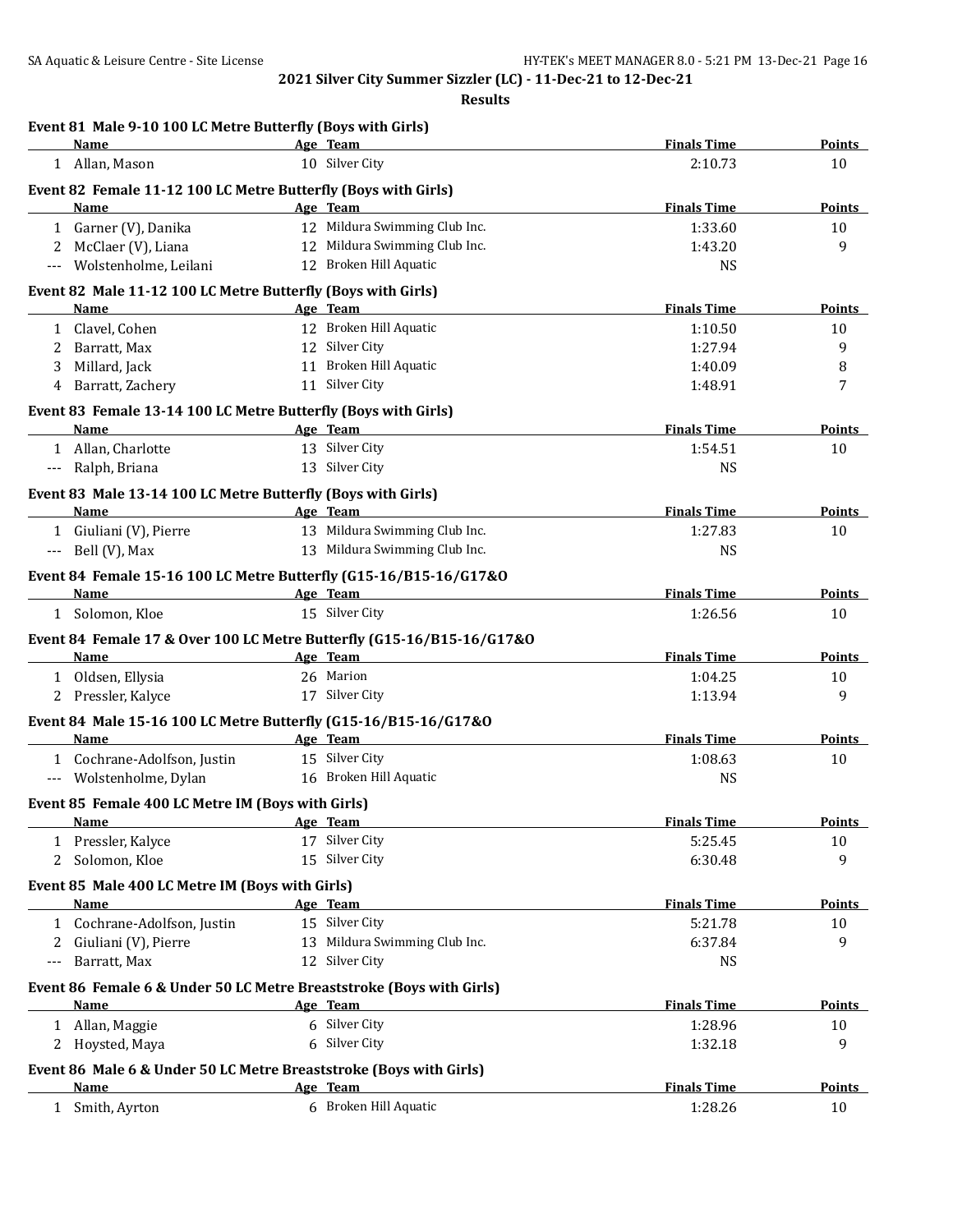**Results**

# **(Event 86 Male 6 & Under 50 LC Metre Breaststroke (Boys with Girls))**

|              | Name                                          |    | Age Team                           | <b>Finals Time</b> | <b>Points</b>  |
|--------------|-----------------------------------------------|----|------------------------------------|--------------------|----------------|
|              | 2 Millard, Archer                             | 5  | Broken Hill Aquatic                | 1:34.72            | 9              |
| $---$        | Bush, Carter                                  | 6  | Broken Hill Aquatic                | <b>NS</b>          |                |
|              | Event 87 Male 7-8 50 LC Metre Breaststroke    |    |                                    |                    |                |
|              | Name                                          |    | Age Team                           | <b>Finals Time</b> | Points         |
|              | 1 Winders, Nate                               |    | 8 Broken Hill Aquatic              | 1:03.75            | 10             |
| 2            | Anflous, Hamilton                             | 8  | Silver City                        | 1:03.95            | 9              |
|              |                                               | 8  | Broken Hill Aquatic                | 1:04.47            | 8              |
| 3            | Zammit-Harvey, Nash                           | 7  | Silver City                        |                    |                |
| 4            | Piasente, Emmett                              |    | Mildura Swimming Club Inc.         | 1:08.29            | 7              |
| 5            | Giuliani (V), Etienne                         | 8  |                                    | 1:08.74            | 6              |
| 6            | Johnson, Harrison                             | 8  | Broken Hill Aquatic                | 1:10.20            | 5              |
| 7            | Walsh, Harry                                  | 8  | Broken Hill Aquatic                | 1:10.42            | 4              |
| 8            | Bush, Cooper                                  | 8  | Broken Hill Aquatic                | 1:13.43            | 3              |
| 9            | Dall'Armi, Patrick                            | 8  | Broken Hill Aquatic                | 1:14.13            | 2              |
|              | Event 88 Female 7-8 50 LC Metre Breaststroke  |    |                                    |                    |                |
|              | Name                                          |    | Age Team                           | <b>Finals Time</b> | Points         |
|              | 1 Harris, Alarni                              |    | 8 Broken Hill Aquatic              | 1:05.12            | 10             |
| 2            | Smith, Hailey                                 | 7  | Silver City                        | 1:06.84            | 9              |
| 3            | Pearce, Willow                                | 7  | Broken Hill Aquatic                | 1:16.26            | 8              |
| 4            | Pollard (V), Sophie                           | 8  | Murray Darling Asc - Victoria      | 1:27.95            | 7              |
| 5            | McClaer (V), Niamh                            | 8  | Mildura Swimming Club Inc.         | 1:28.52            | 6              |
| 6            | James, Ruby                                   | 8  | Broken Hill Aquatic                | 1:29.65            | 5              |
|              | Gall, Georgina                                | 8  | Silver City                        | <b>NS</b>          |                |
| ---          | Weathersbee, Ava                              |    | 8 Silver City                      | <b>NS</b>          |                |
|              |                                               |    |                                    |                    |                |
|              | Event 89 Male 9-10 50 LC Metre Breaststroke   |    |                                    | <b>Finals Time</b> |                |
|              | Name                                          |    | Age Team<br>10 Broken Hill Aquatic |                    | Points         |
| $\mathbf{1}$ | Clavel, Eamon                                 |    |                                    | 56.45              | 10             |
| 2            | Garner (V), Riley                             |    | 10 Mildura Swimming Club Inc.      | 57.76              | 9              |
| 3            | Allan, Mason                                  | 10 | Silver City                        | 57.79              | 8              |
| 4            | Callegher, Samuel                             | 10 | Silver City                        | 1:10.79            | 7              |
| 5            | Paull, Zayden                                 | 10 | Silver City                        | 1:14.76            | 6              |
| 6            | Wolstenholme, Taj                             | 9  | Broken Hill Aquatic                | 1:16.48            | 5              |
| ---          | Neyland (V), Chad                             | 9  | Mildura Swimming Club Inc.         | <b>NS</b>          |                |
|              | Event 90 Female 9-10 50 LC Metre Breaststroke |    |                                    |                    |                |
|              | Name                                          |    | Age Team                           | <b>Finals Time</b> | <b>Points</b>  |
|              | 1 Coorey, Veniece                             |    | 10 Silver City                     | 47.01              | 10             |
| 2            | Shoobridge, Claudia                           |    | 10 Broken Hill Aquatic             | 52.98              | 9              |
| 3            | Cawley, Zahra                                 | 10 | Broken Hill Aquatic                | 56.15              | 8              |
| 4            | Barila (V), Rubi                              | 10 | Mildura Swimming Club Inc.         | 57.48              | 7              |
| 5            | Rynne, Sienna                                 | 10 | Silver City                        | 57.99              | 6              |
| 6            | Weston (V), Lucy                              | 10 | Goulburn Asc                       | 58.89              | 5              |
| 7            | Victory, Mackenzie                            | 10 | Broken Hill Aquatic                | 1:00.47            | 4              |
| 8            | Millard, Tahlia                               | 9  | Broken Hill Aquatic                | 1:00.62            | 3              |
| 9            | Coorey, Amani                                 | 9  | Silver City                        | 1:01.34            | $\overline{c}$ |
| 10           | Gibson, Molly                                 | 9  | Silver City                        | 1:01.79            | 1              |
| 11           | Earle (V), Amber                              | 10 | Irymple Swimming Club              | 1:02.24            |                |
| 12           | Victory, Willow                               | 9  | Broken Hill Aquatic                | 1:02.53            |                |
| 13           | Bromson, Isla                                 | 10 | Silver City                        | 1:03.95            |                |
| 14           | Pearce, Bekiah                                | 10 | Broken Hill Aquatic                | 1:05.87            |                |
| 15           | Harris, Syteva                                | 10 | Broken Hill Aquatic                | 1:06.65            |                |
| 16           | Shoobridge, Emily                             | 9  | Broken Hill Aquatic                | 1:09.14            |                |
|              |                                               | 9  | Murray Darling Asc - Victoria      |                    |                |
| 17           | Cock (V), Elsie                               |    | Silver City                        | 1:16.21            |                |
| 18           | Allan, Josie                                  | 9  |                                    | 1:19.80            |                |
| 19           | McClaer (V), Freya                            | 10 | Mildura Swimming Club Inc.         | 1:25.00            |                |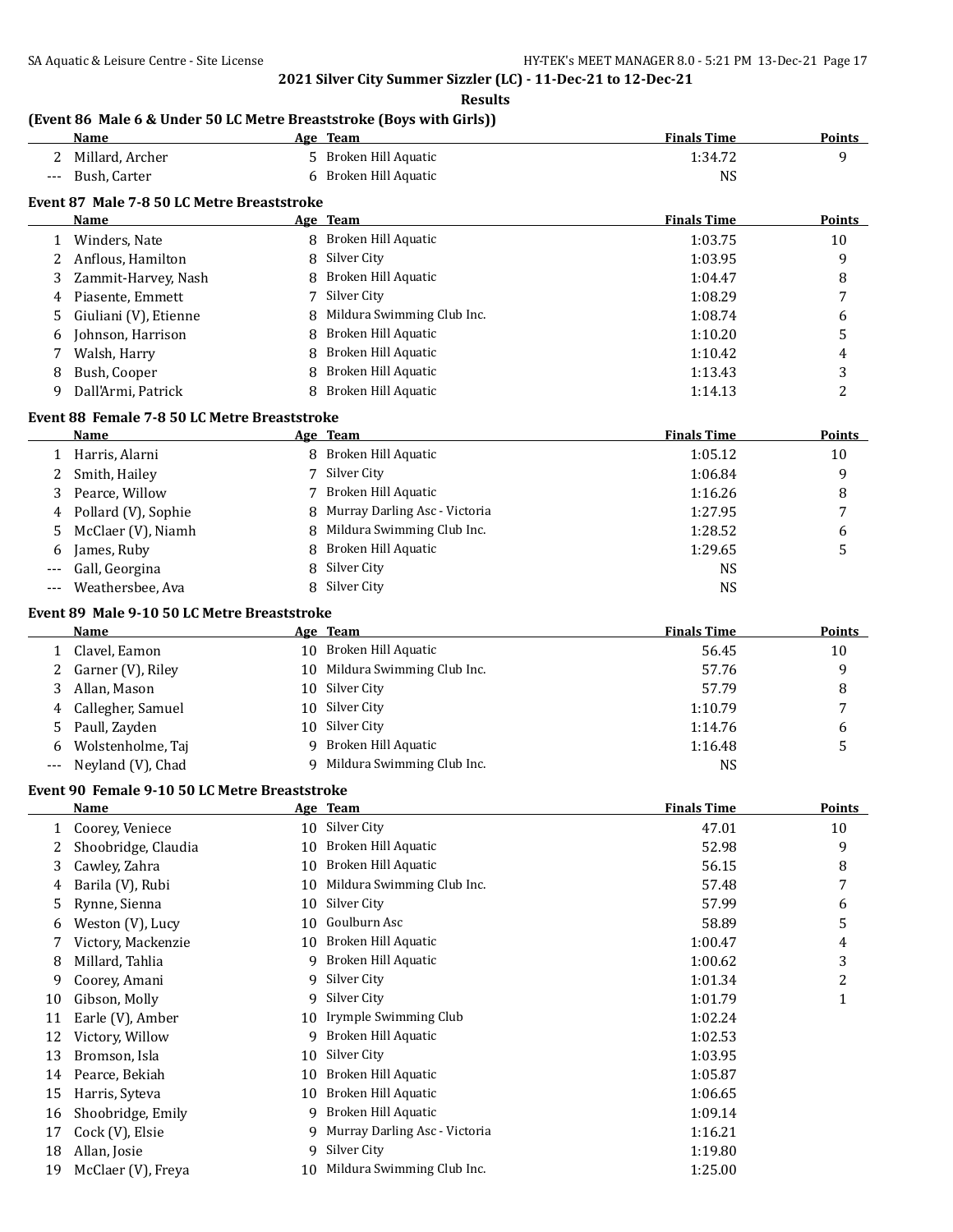|              | SA Aquatic & Leisure Centre - Site License                    |          |                                                                                 | HY-TEK's MEET MANAGER 8.0 - 5:21 PM 13-Dec-21 Page 18 |                  |
|--------------|---------------------------------------------------------------|----------|---------------------------------------------------------------------------------|-------------------------------------------------------|------------------|
|              |                                                               |          | 2021 Silver City Summer Sizzler (LC) - 11-Dec-21 to 12-Dec-21<br><b>Results</b> |                                                       |                  |
|              | (Event 90 Female 9-10 50 LC Metre Breaststroke)               |          |                                                                                 |                                                       |                  |
|              | Name                                                          |          | Age Team                                                                        | <b>Finals Time</b>                                    | <b>Points</b>    |
|              | 20 Lewis, Ava                                                 |          | 9 Broken Hill Aquatic                                                           | 1:54.32                                               |                  |
|              | Bevan, Ellie                                                  |          | 9 Silver City                                                                   | <b>NS</b>                                             |                  |
|              | Event 91 Male 11-12 50 LC Metre Breaststroke                  |          |                                                                                 |                                                       |                  |
|              | Name                                                          |          | Age Team                                                                        | <b>Finals Time</b>                                    | Points           |
|              | 1 Walsh, Oliver                                               |          | 12 Broken Hill Aquatic                                                          | 42.28                                                 | 10               |
| 2            | Barratt, Max                                                  |          | 12 Silver City                                                                  | 42.41                                                 | 9                |
| 3            | Mills (V), Samuel                                             |          | 12 Mildura Swimming Club Inc.                                                   | 44.94                                                 | 8                |
| 4            | Millard, Jack                                                 | 11       | Broken Hill Aquatic                                                             | 45.84                                                 | 7                |
| 5            | Phajongdee (V), Matthew                                       |          | 11 Robinvale Swimming Club                                                      | 49.80                                                 | 6                |
| 6            | Johnson, Jacob                                                |          | 12 Broken Hill Aquatic                                                          | 51.34                                                 | 5                |
| 7            | Barratt, Zachery                                              | 11       | Silver City                                                                     | 54.62                                                 | 4                |
| 8            | Brain, Lewis                                                  | 11       | Silver City                                                                     | 58.45                                                 | 3                |
| 9            | Allan, Logan                                                  | 12       | Silver City                                                                     | 1:04.16                                               | $\overline{c}$   |
| 10           | Johnson, Cooper                                               | 11       | Broken Hill Aquatic                                                             | 1:07.27                                               | 1                |
| 11           | DallArmi, James                                               | 11       | Broken Hill Aquatic                                                             | 1:07.56                                               |                  |
| 12           | Carter, West                                                  |          | 11 Broken Hill Aquatic                                                          | 1:29.56                                               |                  |
|              | Event 92 Female 11-12 50 LC Metre Breaststroke                |          |                                                                                 |                                                       |                  |
|              | Name                                                          |          | Age Team                                                                        | <b>Finals Time</b>                                    | Points           |
|              | 1 Bevan, Sienna                                               |          | 12 Silver City                                                                  | 40.05                                                 | 10               |
| 2            | Molloy, Scarlett                                              |          | 11 Silver City                                                                  | 40.51                                                 | 9                |
| 3            | Smith, Farrah                                                 |          | 11 Broken Hill Aquatic                                                          | 51.93                                                 | 8                |
| 4            | Hunt (V), Annalise                                            |          | 11 Irymple Swimming Club                                                        | 57.80                                                 | 7                |
| 5            | Giuliani (V), Talya Dale                                      |          | 11 Mildura Swimming Club Inc.                                                   | 1:05.53                                               | 6                |
| 6            | Knight (V), Charlotte                                         | 11       | Cobar Asc Inc                                                                   | 1:09.30                                               | 5                |
| $---$        | Wolstenholme, Leilani                                         |          | 12 Broken Hill Aquatic                                                          | DQ                                                    |                  |
| $---$        | Garner (V), Danika                                            |          | 12 Mildura Swimming Club Inc.                                                   | <b>NS</b>                                             |                  |
|              |                                                               |          |                                                                                 |                                                       |                  |
|              | Event 93 Male 13-14 50 LC Metre Breaststroke<br><b>Name</b>   |          | Age Team                                                                        | <b>Finals Time</b>                                    | <b>Points</b>    |
| 1            | Bell (V), Max                                                 |          | 13 Mildura Swimming Club Inc.                                                   | 39.93                                                 | 10               |
|              | Shoobridge, Oscar                                             |          | 13 Broken Hill Aquatic                                                          | 42.23                                                 | 9                |
|              | 3 Nokes (V), Archie                                           |          | 14 Mildura Swimming Club Inc.                                                   | 43.15                                                 | $\, 8$           |
| 4            | Piasente, Dalton                                              |          | 13 Silver City                                                                  | 51.01                                                 | $\boldsymbol{7}$ |
| 5            | Earle (V), Cooper                                             |          | 13 Irymple Swimming Club                                                        | 53.04                                                 | 6                |
|              |                                                               |          |                                                                                 |                                                       |                  |
|              | Event 94 Female 13-14 50 LC Metre Breaststroke<br><b>Name</b> |          |                                                                                 |                                                       |                  |
|              |                                                               |          | Age Team<br>14 Mildura Swimming Club Inc.                                       | <b>Finals Time</b>                                    | <b>Points</b>    |
| $\mathbf{1}$ | Neyland (V), Rhianna                                          |          | 14 Broken Hill Aquatic                                                          | 42.66                                                 | 10               |
| 2            | Wenham, Esther                                                |          | Broken Hill Aquatic                                                             | 45.23                                                 | 9                |
| 3            | Sultana, Molly                                                | 13<br>13 | Silver City                                                                     | 45.47                                                 | 8                |
| 4            | Ralph, Briana<br>Haugum, Miah-Page                            | 13       | Silver City                                                                     | 50.61<br>54.00                                        | 7                |
| 5<br>6       | Allan, Charlotte                                              | 13       | Silver City                                                                     | 56.06                                                 | 6<br>5           |
|              |                                                               |          |                                                                                 |                                                       |                  |
|              | Event 95 Male 15-16 50 LC Metre Breaststroke                  |          |                                                                                 |                                                       |                  |
|              | <b>Name</b>                                                   |          | Age Team                                                                        | <b>Finals Time</b>                                    | <b>Points</b>    |
|              | 1 Allen (V), Willem                                           |          | 15 Caulfield Aquatics                                                           | 31.30                                                 | 10               |
| 2            | Cochrane-Adolfson, Justin                                     | 15       | Silver City                                                                     | 35.78                                                 | 9                |
| 3            | Nokes (V), Riley                                              | 15       | Mildura Swimming Club Inc.                                                      | 39.59                                                 | 8                |
| 4            | Bell (V), James                                               | 16       | Mildura Swimming Club Inc.                                                      | 41.10                                                 | 7                |
| 5            | Clavel, Austin                                                |          | 15 Broken Hill Aquatic                                                          | 42.49                                                 | 6                |
| 6            | Wolstenholme, Dylan                                           |          | 16 Broken Hill Aquatic                                                          | 43.68                                                 | 5                |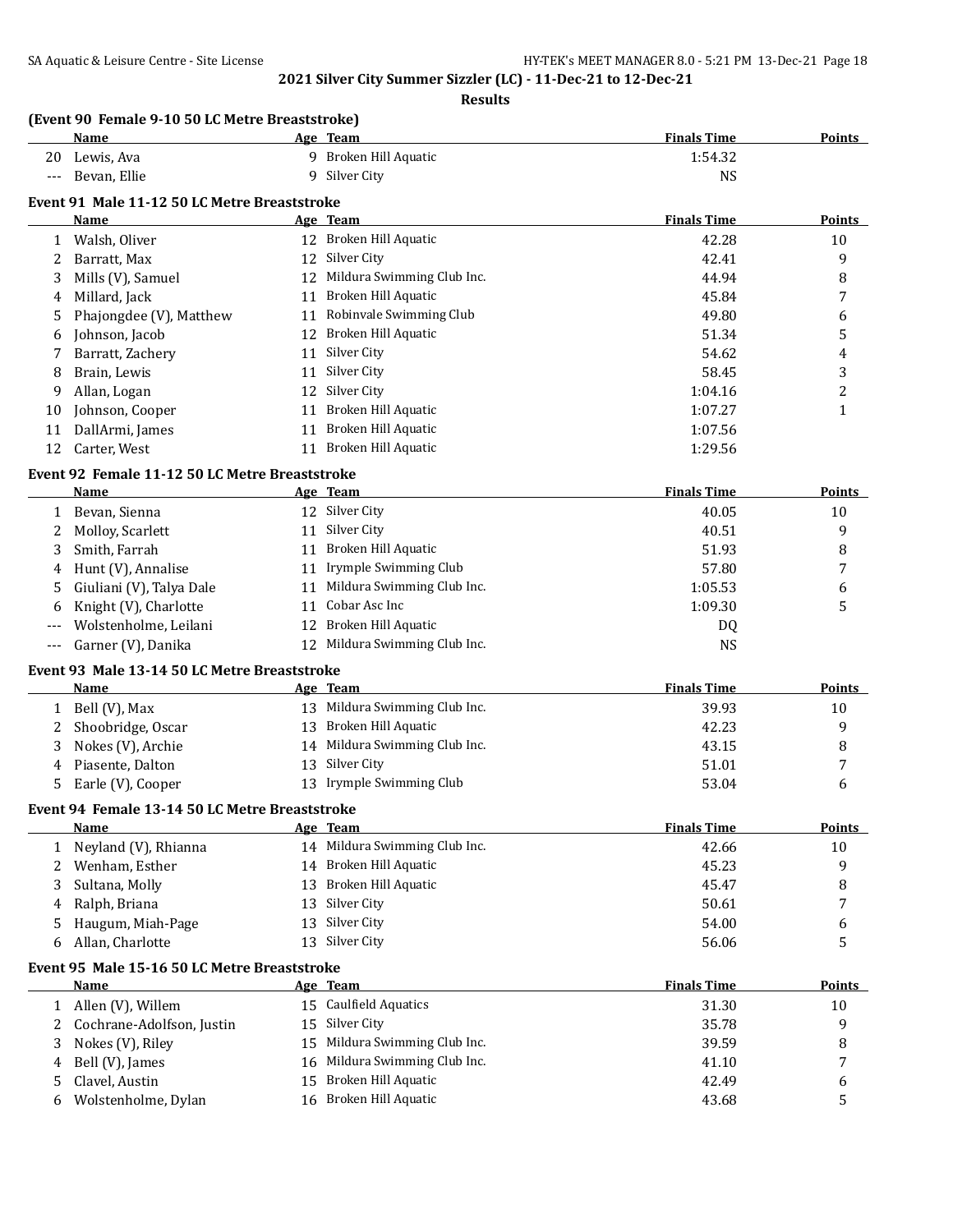|       | Event 96 Female 15-16 50 LC Metre Breaststroke                       |    |                                  |                    |               |
|-------|----------------------------------------------------------------------|----|----------------------------------|--------------------|---------------|
|       | Name                                                                 |    | Age Team                         | <b>Finals Time</b> | Points        |
| 1     | Brain, Sophia                                                        |    | 16 Silver City                   | 41.10              | 10            |
| 2     | Weston (V), Emily                                                    |    | 16 Goulburn Asc                  | 42.29              | 9             |
| 3     | Solomon, Kloe                                                        |    | 15 Silver City                   | 47.69              | 8             |
|       | Event 97 Female 17 & Over 50 LC Metre Breaststroke (Boys with Girls) |    |                                  |                    |               |
|       | Name                                                                 |    | Age Team                         | <b>Finals Time</b> | Points        |
|       | 1 Pressler, Kalyce                                                   |    | 17 Silver City                   | 34.51              | 10            |
|       | Event 97 Male 17 & Over 50 LC Metre Breaststroke (Boys with Girls)   |    |                                  |                    |               |
|       | <b>Name</b>                                                          |    | Age Team                         | <b>Finals Time</b> | <b>Points</b> |
|       | 1 Barila (V), Josh                                                   |    | 20 Mildura Swimming Club Inc.    | 34.52              | 10            |
| 2     | Nokes (V), Cooper                                                    |    | 18 Mildura Swimming Club Inc.    | 34.72              | 9             |
|       | Event 98 Female 30 & Over 50 LC Metre Breaststroke (Boys with Girls) |    |                                  |                    |               |
|       | Name                                                                 |    | Age Team                         | <b>Finals Time</b> | <b>Points</b> |
| 1     | <b>Billings, Penelope</b>                                            |    | 34 Broken Hill Aquatic           | 45.95              | 10            |
| 2     | McClaer (V), Kristy                                                  |    | 41 Mildura Swimming Club Inc.    | 47.18              | 9             |
| 3     | Pollard (V), Amy                                                     |    | 36 Murray Darling Asc - Victoria | 51.34              | 8             |
| 4     | Gibson, Chantal                                                      |    | 40 Silver City                   | 52.44              | 7             |
| 5     | Brain, Hope                                                          |    | 46 Silver City                   | 1:03.73            | 6             |
|       | Event 98 Male 30 & Over 50 LC Metre Breaststroke (Boys with Girls)   |    |                                  |                    |               |
|       | Name                                                                 |    | Age Team                         | <b>Finals Time</b> | Points        |
|       | 1 Victory, Benjamin                                                  |    | 43 Broken Hill Aquatic           | 49.59              | 10            |
|       | Event 99 Male 200 LC Metre Backstroke<br>Name                        |    | Age Team                         | <b>Finals Time</b> | <b>Points</b> |
| 1     | Cochrane-Adolfson, Justin                                            |    | 15 Silver City                   | 2:35.52            | 10            |
| 2     | Clavel, Austin                                                       | 15 | Broken Hill Aquatic              | 2:42.50            | 9             |
| 3     | Clavel, Cohen                                                        | 12 | Broken Hill Aquatic              | 2:47.38            | 8             |
| 4     | Walsh, Oliver                                                        | 12 | Broken Hill Aquatic              | 3:04.87            | 7             |
| 5     | Millard, Jack                                                        | 11 | Broken Hill Aquatic              | 3:12.66            | 6             |
| 6     | Shoobridge, Oscar                                                    |    | 13 Broken Hill Aquatic           | 3:19.53            | 5             |
|       | Brain, Lewis                                                         | 11 | Silver City                      | 3:34.44            | 4             |
|       | Wolstenholme, Taj                                                    |    | 9 Broken Hill Aquatic            | <b>NS</b>          |               |
| ---   | Nokes (V), Cooper                                                    |    | 18 Mildura Swimming Club Inc.    | <b>NS</b>          |               |
|       | Barratt, Max                                                         |    | 12 Silver City                   | <b>NS</b>          |               |
| ---   | Barratt, Zachery                                                     |    | 11 Silver City                   | <b>NS</b>          |               |
|       |                                                                      |    |                                  |                    |               |
|       | Event 100 Female 200 LC Metre Backstroke<br>Name                     |    | Age Team                         | <b>Finals Time</b> | <b>Points</b> |
| 1     | Pressler, Kalyce                                                     |    | 17 Silver City                   | 2:41.24            | 10            |
| 2     | Weston (V), Emily                                                    | 16 | Goulburn Asc                     | 2:51.43            | 9             |
| 3     | Scott, Jade                                                          |    | 18 Silver City                   | 2:53.30            | 8             |
| 4     | Molloy, Scarlett                                                     | 11 | Silver City                      | 2:56.33            | 7             |
| 5     | Brain, Sophia                                                        |    | 16 Silver City                   | 3:05.73            | 6             |
| 6     | Solomon, Kloe                                                        | 15 | Silver City                      | 3:06.24            | 5             |
| 7     | Sultana, Molly                                                       |    | 13 Broken Hill Aquatic           | 3:08.02            | 4             |
| 8     | Haugum, Miah-Page                                                    | 13 | Silver City                      | 3:17.65            | 3             |
| 9     | Wolstenholme, Leilani                                                | 12 | Broken Hill Aquatic              | 3:24.64            | 2             |
| 10    | Ralph, Briana                                                        |    | 13 Silver City                   | 3:25.20            | 1             |
| $---$ | Billings, Penelope                                                   |    | 34 Broken Hill Aquatic           | <b>NS</b>          |               |
|       | Event 101 Male 8 & Under 100 LC Metre Freestyle                      |    |                                  |                    |               |
|       | Name                                                                 |    | Age Team                         | <b>Finals Time</b> | <b>Points</b> |
| 1     | Giuliani (V), Etienne                                                |    | 8 Mildura Swimming Club Inc.     | 1:37.92            | 10            |
| 2     | Anflous, Hamilton                                                    |    | 8 Silver City                    | 1:39.70            | 9             |
|       |                                                                      |    |                                  |                    |               |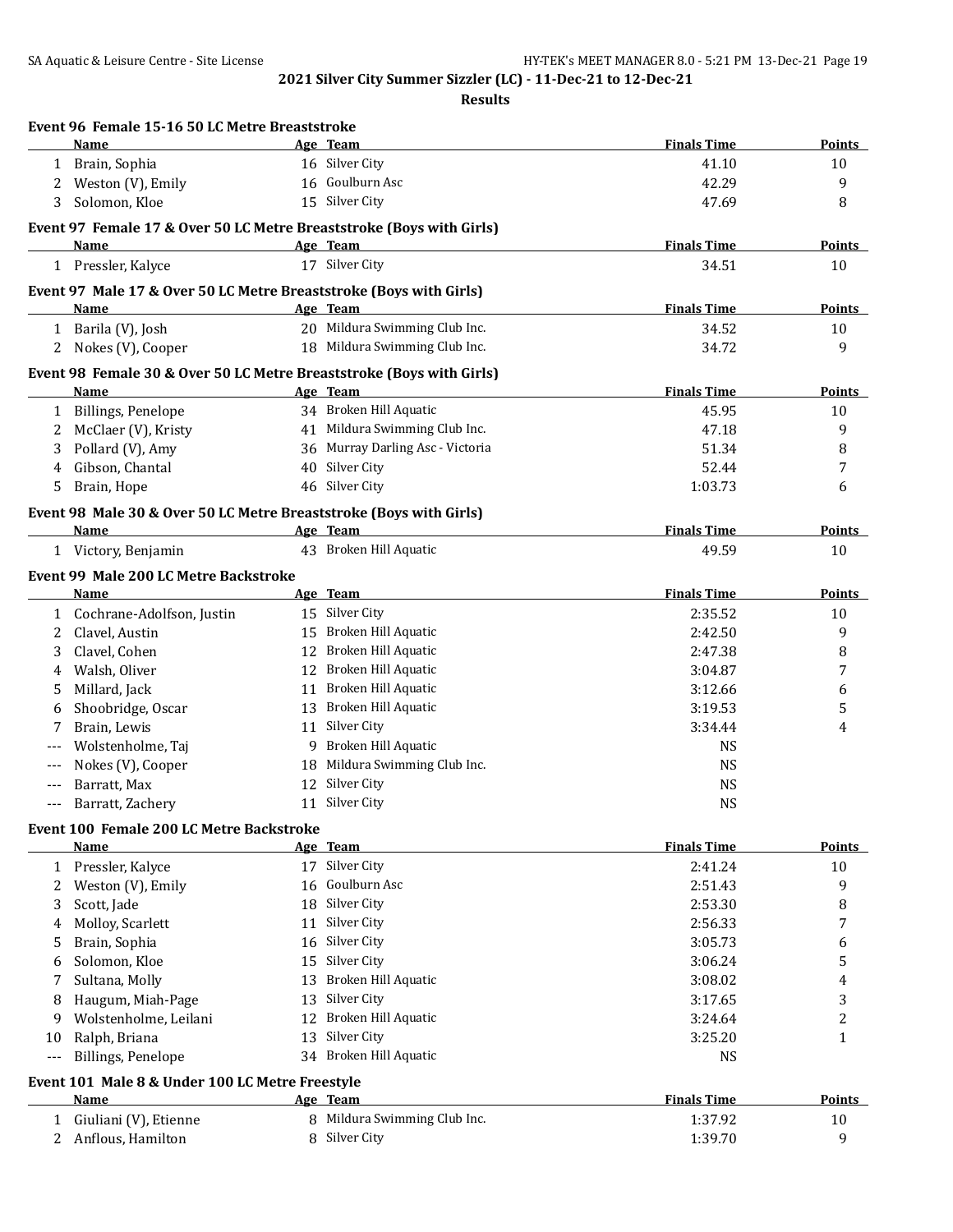|                     | (Event 101 Male 8 & Under 100 LC Metre Freestyle)<br><b>Name</b> |                        | Age Team                           | <b>Finals Time</b> | <b>Points</b>  |
|---------------------|------------------------------------------------------------------|------------------------|------------------------------------|--------------------|----------------|
| 3                   | Walsh, Harry                                                     | 8                      | Broken Hill Aquatic                | 1:40.37            | 8              |
| 4                   | Johnson, Harrison                                                | 8                      | Broken Hill Aquatic                | 1:44.44            | 7              |
| 5                   | Zammit-Harvey, Nash                                              | 8                      | Broken Hill Aquatic                | 1:47.38            | 6              |
| 6                   | Dall'Armi, Patrick                                               | 8                      | Broken Hill Aquatic                | 1:47.51            | 5              |
| 7                   | Winders, Nate                                                    |                        | Broken Hill Aquatic                | 1:48.65            | 4              |
| 8                   | Piasente, Emmett                                                 |                        | 7 Silver City                      | 2:20.86            | 3              |
|                     |                                                                  |                        |                                    |                    |                |
|                     | Event 102 Female 8 & Under 100 LC Metre Freestyle<br>Name        |                        | Age Team                           | <b>Finals Time</b> | Points         |
| 1                   | Smith, Hailey                                                    |                        | 7 Silver City                      | 1:53.38            | 10             |
| 2                   | Pearce, Willow                                                   |                        | Broken Hill Aquatic                | 2:02.76            | 9              |
| 3                   | Harris, Alarni                                                   | 8                      | Broken Hill Aquatic                | 2:03.85            | 8              |
| 4                   | Allan, Maggie                                                    | 6                      | Silver City                        | 2:07.89            | 7              |
| 5                   | James, Ruby                                                      |                        | Broken Hill Aquatic                | 2:34.20            | 6              |
| $---$               | Weathersbee, Ava                                                 | 8                      | Silver City                        | <b>NS</b>          |                |
|                     |                                                                  |                        |                                    |                    |                |
|                     | Event 103 Male 9-10 100 LC Metre Freestyle                       |                        |                                    | <b>Finals Time</b> | Points         |
|                     | Name<br>Clavel, Eamon                                            |                        | Age Team<br>10 Broken Hill Aquatic | 1:23.67            |                |
| 1                   | Garner (V), Riley                                                |                        | Mildura Swimming Club Inc.         |                    | 10             |
| 2                   |                                                                  | 10                     |                                    | 1:24.36            | 9              |
| 3                   | Allan, Mason                                                     | 10                     | Silver City                        | 1:25.33            | 8              |
| 4                   | Paull, Zayden                                                    | 10                     | Silver City                        | 1:51.57            | 7              |
| 5                   | Wolstenholme, Taj                                                | 9                      | Broken Hill Aquatic                | 1:53.83            | 6              |
| 6                   | Callegher, Samuel                                                |                        | 10 Silver City                     | 2:09.54            | 5              |
|                     | Event 104 Female 9-10 100 LC Metre Freestyle                     |                        |                                    |                    |                |
|                     | Name                                                             |                        | Age Team                           | <b>Finals Time</b> | <b>Points</b>  |
| $\mathbf{1}$        | Coorey, Veniece                                                  |                        | 10 Silver City                     | 1:19.75            | 10             |
| 2                   | Cawley, Zahra                                                    | 10                     | Broken Hill Aquatic                | 1:24.44            | 9              |
| 3                   | Shoobridge, Claudia                                              | 10                     | Broken Hill Aquatic                | 1:32.07            | 8              |
| 4                   | Weston (V), Lucy                                                 | 10                     | Goulburn Asc                       | 1:35.91            | 7              |
| 5                   | Pearce, Bekiah                                                   | 10                     | Broken Hill Aquatic                | 1:41.88            | 6              |
| 6                   | Millard, Tahlia                                                  | 9                      | Broken Hill Aquatic                | 1:42.05            | 5              |
| 7                   | Victory, Willow                                                  | 9                      | Broken Hill Aquatic                | 1:42.25            | 4              |
| 8                   | Victory, Mackenzie                                               | 10                     | Broken Hill Aquatic                | 1:48.63            | 3              |
| 9                   | Coorey, Amani                                                    | 9                      | Silver City                        | 1:48.78            | $\overline{2}$ |
| 10                  | Earle (V), Amber                                                 |                        | 10 Irymple Swimming Club           | 1:53.10            | $\mathbf{1}$   |
| 11                  | Shoobridge, Emily                                                |                        | 9 Broken Hill Aquatic              | 1:54.06            |                |
| 12                  | Bromson, Isla                                                    |                        | 10 Silver City                     | 1:55.53            |                |
| 13                  | Gibson, Molly                                                    | 9                      | Silver City                        | 2:00.18            |                |
| 14                  | Allan, Josie                                                     | 9                      | Silver City                        | 2:00.80            |                |
| 15                  | Harris, Syteva                                                   | 10                     | Broken Hill Aquatic                | 2:02.09            |                |
| $\qquad \qquad - -$ | Bevan, Ellie                                                     | 9                      | Silver City                        | <b>NS</b>          |                |
|                     | Event 105 Male 11-12 100 LC Metre Freestyle                      |                        |                                    |                    |                |
|                     | <u>Name</u>                                                      |                        | Age Team                           | <b>Finals Time</b> | <b>Points</b>  |
|                     | 1 Clavel, Cohen                                                  |                        | 12 Broken Hill Aquatic             | 1:02.17            | 10             |
| 2                   | Walsh, Oliver                                                    |                        | 12 Broken Hill Aquatic             | 1:13.38            | 9              |
| 3                   | Millard, Jack                                                    |                        | 11 Broken Hill Aquatic             | 1:16.07            | 8              |
| 4                   | Barratt, Max                                                     |                        | 12 Silver City                     | 1:16.64            | 7              |
| 5                   | Mills (V), Samuel                                                |                        | 12 Mildura Swimming Club Inc.      | 1:29.62            | 6              |
| 6                   | Barratt, Zachery                                                 |                        | 11 Silver City                     | 1:31.84            | 5              |
| 7                   | Johnson, Cooper                                                  |                        | 11 Broken Hill Aquatic             | 1:32.12            | 4              |
| 8                   | Allan, Logan                                                     |                        | 12 Silver City                     | 1:32.68            | 3              |
| 9                   | Johnson, Jacob                                                   |                        | 12 Broken Hill Aquatic             | 1:33.39            | 2              |
| 10                  | Brain, Lewis                                                     |                        | 11 Silver City                     | 1:35.95            | $\mathbf{1}$   |
|                     |                                                                  | 11 Broken Hill Aquatic |                                    |                    |                |